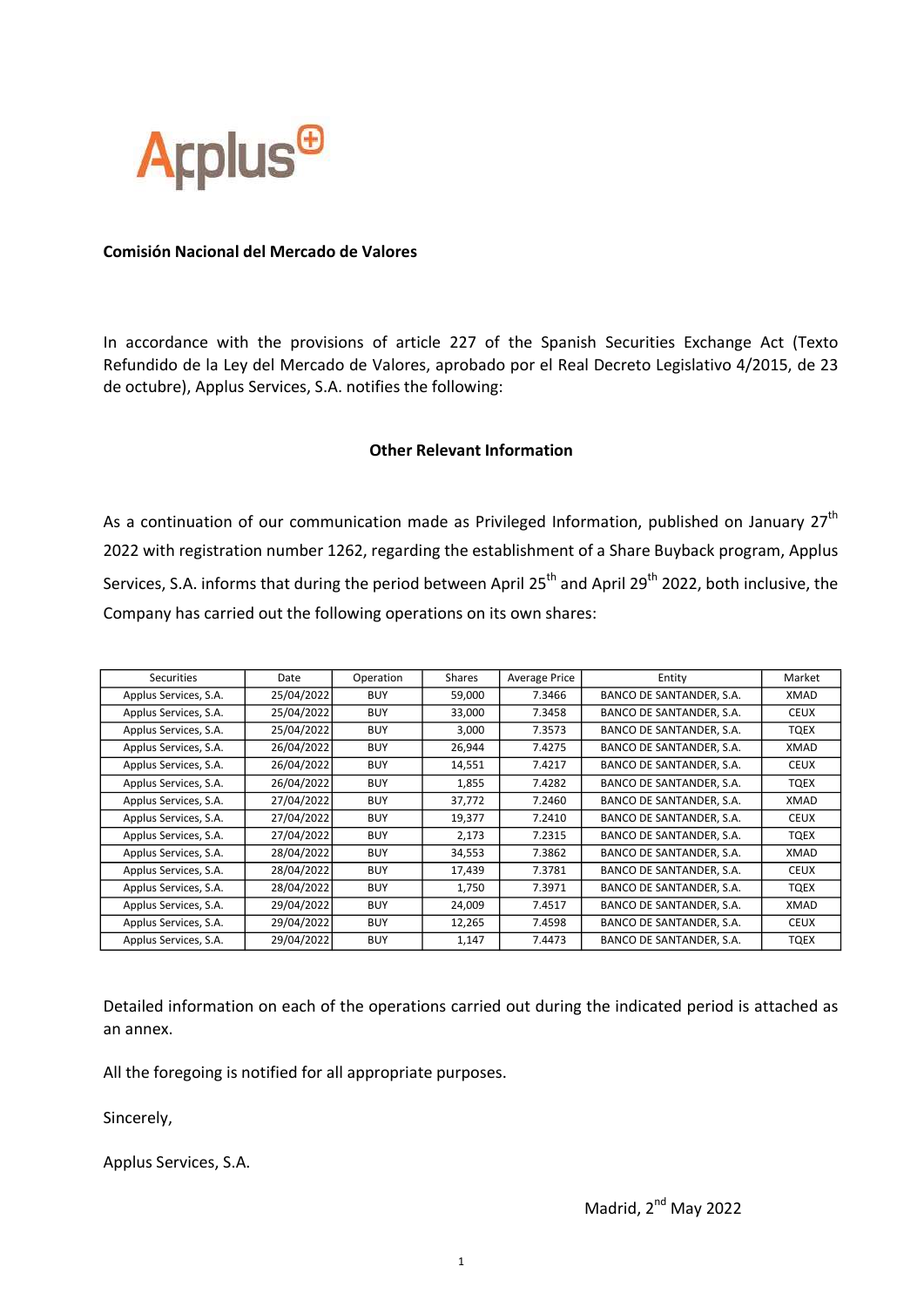| <b>Securities</b>         | Date       | <b>Operation</b> | <b>Number of</b><br><b>Shares</b> | <b>Price in Euros</b><br>per Share | <b>Market</b> | <b>Entity</b>            |
|---------------------------|------------|------------------|-----------------------------------|------------------------------------|---------------|--------------------------|
| <b>APPLUS SERVICES SA</b> | 2022-04-25 | <b>BUY</b>       | 328                               | 7.2900                             | <b>CEUX</b>   | Banco de Santander, S.A. |
| <b>APPLUS SERVICES SA</b> | 2022-04-25 | <b>BUY</b>       | 376                               | 7.2950                             | <b>XMAD</b>   | Banco de Santander, S.A. |
| APPLUS SERVICES SA        | 2022-04-25 | <b>BUY</b>       | 843                               | 7.2950                             | <b>CEUX</b>   | Banco de Santander, S.A. |
| <b>APPLUS SERVICES SA</b> | 2022-04-25 | <b>BUY</b>       | 401                               | 7.3000                             | <b>XMAD</b>   | Banco de Santander, S.A. |
| <b>APPLUS SERVICES SA</b> | 2022-04-25 | <b>BUY</b>       | 729                               | 7.3000                             | <b>XMAD</b>   | Banco de Santander, S.A. |
| <b>APPLUS SERVICES SA</b> | 2022-04-25 | <b>BUY</b>       | 285                               | 7.3050                             | <b>CEUX</b>   | Banco de Santander, S.A. |
| APPLUS SERVICES SA        | 2022-04-25 | <b>BUY</b>       | 2                                 | 7.3050                             | XMAD          | Banco de Santander, S.A. |
| APPLUS SERVICES SA        | 2022-04-25 | <b>BUY</b>       | 82                                | 7.3050                             | <b>CEUX</b>   | Banco de Santander, S.A. |
| APPLUS SERVICES SA        | 2022-04-25 | <b>BUY</b>       | 84                                | 7.3050                             | <b>XMAD</b>   | Banco de Santander, S.A. |
| <b>APPLUS SERVICES SA</b> | 2022-04-25 | <b>BUY</b>       | 222                               | 7.3050                             | <b>CEUX</b>   | Banco de Santander, S.A. |
| APPLUS SERVICES SA        | 2022-04-25 | <b>BUY</b>       | 290                               | 7.3050                             | <b>XMAD</b>   | Banco de Santander, S.A. |
| APPLUS SERVICES SA        | 2022-04-25 | <b>BUY</b>       | 309                               | 7.3050                             | <b>CEUX</b>   | Banco de Santander, S.A. |
| <b>APPLUS SERVICES SA</b> | 2022-04-25 | <b>BUY</b>       | 167                               | 7.3050                             | <b>CEUX</b>   | Banco de Santander, S.A. |
| APPLUS SERVICES SA        | 2022-04-25 | <b>BUY</b>       | 829                               | 7.3100                             | <b>XMAD</b>   | Banco de Santander, S.A. |
| APPLUS SERVICES SA        | 2022-04-25 | <b>BUY</b>       | 361                               | 7.3100                             | <b>XMAD</b>   | Banco de Santander, S.A. |
| APPLUS SERVICES SA        | 2022-04-25 | <b>BUY</b>       | 833                               | 7.3100                             | <b>CEUX</b>   | Banco de Santander, S.A. |
| APPLUS SERVICES SA        | 2022-04-25 | <b>BUY</b>       | 426                               | 7.3100                             | <b>TQEX</b>   | Banco de Santander, S.A. |
| APPLUS SERVICES SA        | 2022-04-25 | <b>BUY</b>       | 1,381                             | 7.3100                             | <b>XMAD</b>   | Banco de Santander, S.A. |
| <b>APPLUS SERVICES SA</b> | 2022-04-25 | <b>BUY</b>       | 1,065                             | 7.3150                             | <b>XMAD</b>   | Banco de Santander, S.A. |
| APPLUS SERVICES SA        | 2022-04-25 | <b>BUY</b>       | 546                               | 7.3150                             | <b>XMAD</b>   | Banco de Santander, S.A. |
| <b>APPLUS SERVICES SA</b> | 2022-04-25 | <b>BUY</b>       | 1,162                             | 7.3150                             | <b>XMAD</b>   | Banco de Santander, S.A. |
| <b>APPLUS SERVICES SA</b> | 2022-04-25 | <b>BUY</b>       | 1,020                             | 7.3150                             | <b>XMAD</b>   | Banco de Santander, S.A. |
| APPLUS SERVICES SA        | 2022-04-25 | <b>BUY</b>       | 436                               | 7.3150                             | <b>CEUX</b>   | Banco de Santander, S.A. |
| <b>APPLUS SERVICES SA</b> | 2022-04-25 | <b>BUY</b>       | 650                               | 7.3150                             | <b>XMAD</b>   | Banco de Santander, S.A. |
| APPLUS SERVICES SA        | 2022-04-25 | <b>BUY</b>       | 1,112                             | 7.3150                             | <b>XMAD</b>   | Banco de Santander, S.A. |
| <b>APPLUS SERVICES SA</b> | 2022-04-25 | <b>BUY</b>       | 376                               | 7.3150                             | XMAD          | Banco de Santander, S.A. |
| <b>APPLUS SERVICES SA</b> | 2022-04-25 | <b>BUY</b>       | 191                               | 7.3150                             | <b>XMAD</b>   | Banco de Santander, S.A. |
| <b>APPLUS SERVICES SA</b> | 2022-04-25 | <b>BUY</b>       | 129                               | 7.3150                             | <b>XMAD</b>   | Banco de Santander, S.A. |
| <b>APPLUS SERVICES SA</b> | 2022-04-25 | <b>BUY</b>       | 370                               | 7.3200                             | <b>CEUX</b>   | Banco de Santander, S.A. |
| <b>APPLUS SERVICES SA</b> | 2022-04-25 | <b>BUY</b>       | 314                               | 7.3200                             | <b>CEUX</b>   | Banco de Santander, S.A. |
| <b>APPLUS SERVICES SA</b> | 2022-04-25 | <b>BUY</b>       | 132                               | 7.3200                             | <b>CEUX</b>   | Banco de Santander, S.A. |
| <b>APPLUS SERVICES SA</b> | 2022-04-25 | <b>BUY</b>       | 355                               | 7.3200                             | <b>CEUX</b>   | Banco de Santander, S.A. |
| <b>APPLUS SERVICES SA</b> | 2022-04-25 | <b>BUY</b>       | 285                               | 7.3250                             | <b>CEUX</b>   | Banco de Santander, S.A. |
| <b>APPLUS SERVICES SA</b> | 2022-04-25 | <b>BUY</b>       | 393                               | 7.3250                             | XMAD          | Banco de Santander, S.A. |
| <b>APPLUS SERVICES SA</b> | 2022-04-25 | <b>BUY</b>       | 85                                | 7.3250                             | XMAD          | Banco de Santander, S.A. |
| <b>APPLUS SERVICES SA</b> | 2022-04-25 | <b>BUY</b>       | 1,143                             | 7.3250                             | XMAD          | Banco de Santander, S.A. |
| <b>APPLUS SERVICES SA</b> | 2022-04-25 | <b>BUY</b>       | 854                               | 7.3250                             | <b>CEUX</b>   | Banco de Santander, S.A. |
| <b>APPLUS SERVICES SA</b> | 2022-04-25 | <b>BUY</b>       | 308                               | 7.3250                             | <b>CEUX</b>   | Banco de Santander, S.A. |
| <b>APPLUS SERVICES SA</b> | 2022-04-25 | <b>BUY</b>       | 584                               | 7.3250                             | <b>CEUX</b>   | Banco de Santander, S.A. |
| <b>APPLUS SERVICES SA</b> | 2022-04-25 | <b>BUY</b>       | 249                               | 7.3250                             | <b>TQEX</b>   | Banco de Santander, S.A. |
| <b>APPLUS SERVICES SA</b> | 2022-04-25 | <b>BUY</b>       | 442                               | 7.3300                             | <b>CEUX</b>   | Banco de Santander, S.A. |
| <b>APPLUS SERVICES SA</b> | 2022-04-25 | <b>BUY</b>       | 708                               | 7.3300                             | <b>CEUX</b>   | Banco de Santander, S.A. |
| <b>APPLUS SERVICES SA</b> | 2022-04-25 | <b>BUY</b>       | 158                               | 7.3300                             | <b>CEUX</b>   | Banco de Santander, S.A. |
| <b>APPLUS SERVICES SA</b> | 2022-04-25 | <b>BUY</b>       | 1,873                             | 7.3300                             | <b>CEUX</b>   | Banco de Santander, S.A. |
| <b>APPLUS SERVICES SA</b> | 2022-04-25 | <b>BUY</b>       | 1,875                             | 7.3300                             | XMAD          | Banco de Santander, S.A. |
| <b>APPLUS SERVICES SA</b> | 2022-04-25 | <b>BUY</b>       | 472                               | 7.3300                             | XMAD          | Banco de Santander, S.A. |
| <b>APPLUS SERVICES SA</b> | 2022-04-25 | <b>BUY</b>       | 372                               | 7.3300                             | <b>CEUX</b>   | Banco de Santander, S.A. |
| APPLUS SERVICES SA        | 2022-04-25 | <b>BUY</b>       | 422                               | 7.3300                             | XMAD          | Banco de Santander, S.A. |
| <b>APPLUS SERVICES SA</b> | 2022-04-25 | <b>BUY</b>       | 490                               | 7.3350                             | <b>CEUX</b>   | Banco de Santander, S.A. |
| <b>APPLUS SERVICES SA</b> | 2022-04-25 | <b>BUY</b>       | 314                               | 7.3350                             | XMAD          | Banco de Santander, S.A. |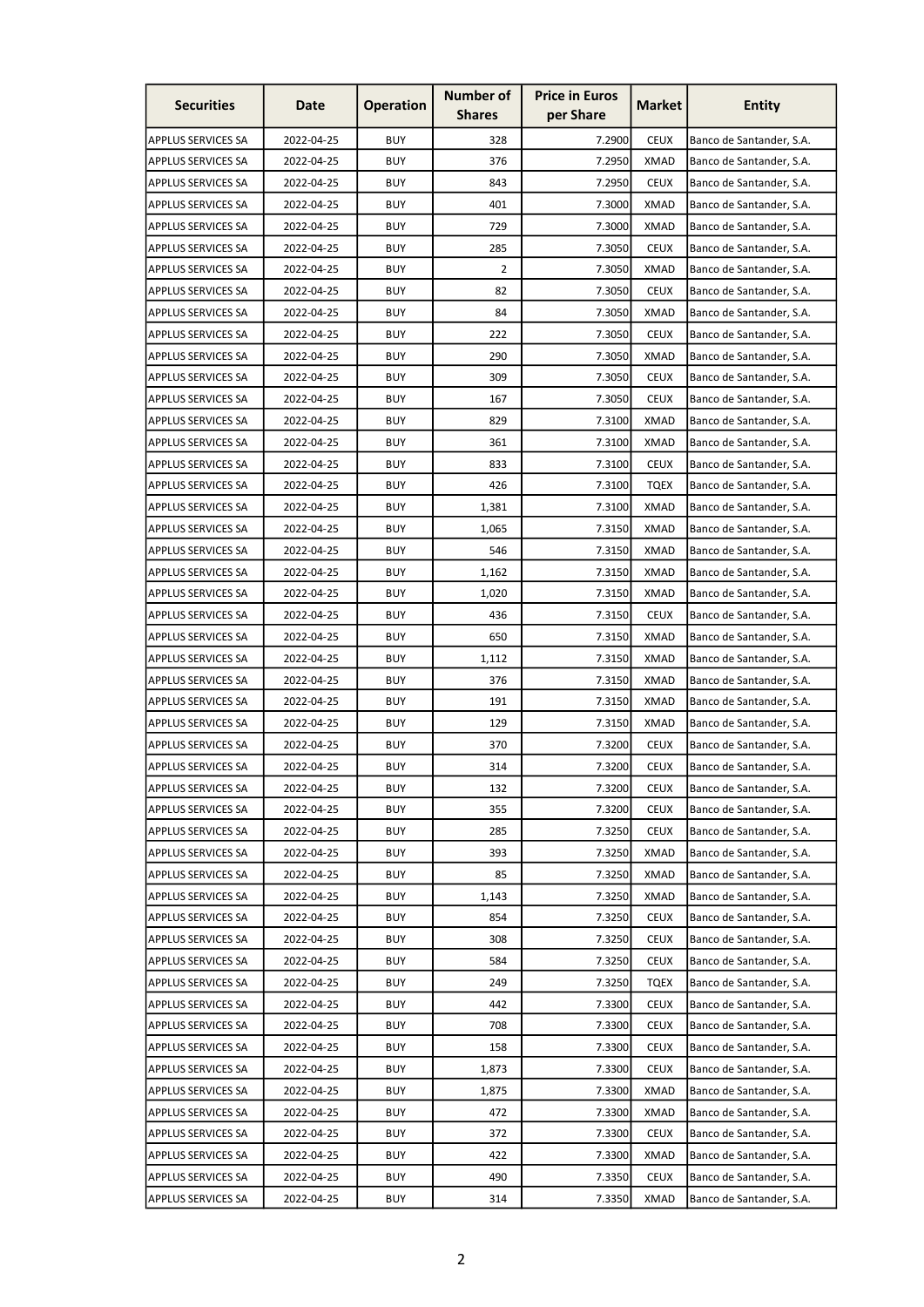| <b>Securities</b>         | Date       | <b>Operation</b> | <b>Number of</b><br><b>Shares</b> | <b>Price in Euros</b><br>per Share | <b>Market</b> | <b>Entity</b>            |
|---------------------------|------------|------------------|-----------------------------------|------------------------------------|---------------|--------------------------|
| <b>APPLUS SERVICES SA</b> | 2022-04-25 | <b>BUY</b>       | 319                               | 7.3400                             | XMAD          | Banco de Santander, S.A. |
| <b>APPLUS SERVICES SA</b> | 2022-04-25 | <b>BUY</b>       | 344                               | 7.3400                             | <b>TQEX</b>   | Banco de Santander, S.A. |
| <b>APPLUS SERVICES SA</b> | 2022-04-25 | <b>BUY</b>       | 445                               | 7.3400                             | <b>CEUX</b>   | Banco de Santander, S.A. |
| <b>APPLUS SERVICES SA</b> | 2022-04-25 | <b>BUY</b>       | 791                               | 7.3400                             | <b>CEUX</b>   | Banco de Santander, S.A. |
| <b>APPLUS SERVICES SA</b> | 2022-04-25 | <b>BUY</b>       | 286                               | 7.3400                             | <b>CEUX</b>   | Banco de Santander, S.A. |
| APPLUS SERVICES SA        | 2022-04-25 | <b>BUY</b>       | 1,184                             | 7.3400                             | <b>XMAD</b>   | Banco de Santander, S.A. |
| <b>APPLUS SERVICES SA</b> | 2022-04-25 | <b>BUY</b>       | 407                               | 7.3400                             | <b>XMAD</b>   | Banco de Santander, S.A. |
| <b>APPLUS SERVICES SA</b> | 2022-04-25 | <b>BUY</b>       | 301                               | 7.3400                             | <b>XMAD</b>   | Banco de Santander, S.A. |
| APPLUS SERVICES SA        | 2022-04-25 | <b>BUY</b>       | 386                               | 7.3400                             | <b>XMAD</b>   | Banco de Santander, S.A. |
| <b>APPLUS SERVICES SA</b> | 2022-04-25 | <b>BUY</b>       | 3                                 | 7.3400                             | <b>TQEX</b>   | Banco de Santander, S.A. |
| APPLUS SERVICES SA        | 2022-04-25 | <b>BUY</b>       | 286                               | 7.3400                             | XMAD          | Banco de Santander, S.A. |
| APPLUS SERVICES SA        | 2022-04-25 | <b>BUY</b>       | 3                                 | 7.3400                             | <b>TQEX</b>   | Banco de Santander, S.A. |
| <b>APPLUS SERVICES SA</b> | 2022-04-25 | <b>BUY</b>       | 472                               | 7.3400                             | <b>XMAD</b>   | Banco de Santander, S.A. |
| APPLUS SERVICES SA        | 2022-04-25 | <b>BUY</b>       | 1,205                             | 7.3400                             | <b>CEUX</b>   | Banco de Santander, S.A. |
| APPLUS SERVICES SA        | 2022-04-25 | <b>BUY</b>       | 575                               | 7.3400                             | <b>XMAD</b>   | Banco de Santander, S.A. |
| <b>APPLUS SERVICES SA</b> | 2022-04-25 | <b>BUY</b>       | 572                               | 7.3450                             | <b>XMAD</b>   | Banco de Santander, S.A. |
| APPLUS SERVICES SA        | 2022-04-25 | <b>BUY</b>       | 705                               | 7.3450                             | <b>XMAD</b>   | Banco de Santander, S.A. |
| APPLUS SERVICES SA        | 2022-04-25 | <b>BUY</b>       | 1,545                             | 7.3450                             | <b>XMAD</b>   | Banco de Santander, S.A. |
| <b>APPLUS SERVICES SA</b> | 2022-04-25 | <b>BUY</b>       | 315                               | 7.3450                             | <b>CEUX</b>   | Banco de Santander, S.A. |
| APPLUS SERVICES SA        | 2022-04-25 | <b>BUY</b>       | 27                                | 7.3450                             | <b>CEUX</b>   | Banco de Santander, S.A. |
| APPLUS SERVICES SA        | 2022-04-25 | <b>BUY</b>       | 401                               | 7.3450                             | <b>XMAD</b>   | Banco de Santander, S.A. |
| APPLUS SERVICES SA        | 2022-04-25 | <b>BUY</b>       | 91                                | 7.3450                             | <b>CEUX</b>   | Banco de Santander, S.A. |
| APPLUS SERVICES SA        | 2022-04-25 | <b>BUY</b>       | 1,064                             | 7.3450                             | XMAD          | Banco de Santander, S.A. |
| APPLUS SERVICES SA        | 2022-04-25 | <b>BUY</b>       | 27                                | 7.3450                             | <b>CEUX</b>   | Banco de Santander, S.A. |
| APPLUS SERVICES SA        | 2022-04-25 | <b>BUY</b>       | 301                               | 7.3450                             | <b>XMAD</b>   | Banco de Santander, S.A. |
| APPLUS SERVICES SA        | 2022-04-25 | <b>BUY</b>       | 407                               | 7.3450                             | <b>CEUX</b>   | Banco de Santander, S.A. |
| <b>APPLUS SERVICES SA</b> | 2022-04-25 | <b>BUY</b>       | 936                               | 7.3450                             | <b>XMAD</b>   | Banco de Santander, S.A. |
| <b>APPLUS SERVICES SA</b> | 2022-04-25 | <b>BUY</b>       | 313                               | 7.3450                             | <b>XMAD</b>   | Banco de Santander, S.A. |
| <b>APPLUS SERVICES SA</b> | 2022-04-25 | <b>BUY</b>       | 408                               | 7.3450                             | <b>CEUX</b>   | Banco de Santander, S.A. |
| <b>APPLUS SERVICES SA</b> | 2022-04-25 | <b>BUY</b>       | 318                               | 7.3450                             | <b>XMAD</b>   | Banco de Santander, S.A. |
| <b>APPLUS SERVICES SA</b> | 2022-04-25 | <b>BUY</b>       | 404                               | 7.3450                             | XMAD          | Banco de Santander, S.A. |
| <b>APPLUS SERVICES SA</b> | 2022-04-25 | <b>BUY</b>       | 1,261                             | 7.3450                             | XMAD          | Banco de Santander, S.A. |
| <b>APPLUS SERVICES SA</b> | 2022-04-25 | <b>BUY</b>       | 1,547                             | 7.3450                             | XMAD          | Banco de Santander, S.A. |
| <b>APPLUS SERVICES SA</b> | 2022-04-25 | <b>BUY</b>       | 355                               | 7.3450                             | <b>CEUX</b>   | Banco de Santander, S.A. |
| <b>APPLUS SERVICES SA</b> | 2022-04-25 | <b>BUY</b>       | 290                               | 7.3450                             | <b>TQEX</b>   | Banco de Santander, S.A. |
| <b>APPLUS SERVICES SA</b> | 2022-04-25 | <b>BUY</b>       | 465                               | 7.3450                             | <b>CEUX</b>   | Banco de Santander, S.A. |
| <b>APPLUS SERVICES SA</b> | 2022-04-25 | <b>BUY</b>       | 392                               | 7.3450                             | XMAD          | Banco de Santander, S.A. |
| <b>APPLUS SERVICES SA</b> | 2022-04-25 | <b>BUY</b>       | 594                               | 7.3450                             | XMAD          | Banco de Santander, S.A. |
| APPLUS SERVICES SA        | 2022-04-25 | <b>BUY</b>       | 568                               | 7.3450                             | XMAD          | Banco de Santander, S.A. |
| APPLUS SERVICES SA        | 2022-04-25 | <b>BUY</b>       | 226                               | 7.3450                             | <b>CEUX</b>   | Banco de Santander, S.A. |
| <b>APPLUS SERVICES SA</b> | 2022-04-25 | <b>BUY</b>       | 110                               | 7.3450                             | <b>CEUX</b>   | Banco de Santander, S.A. |
| <b>APPLUS SERVICES SA</b> | 2022-04-25 | <b>BUY</b>       | 8                                 | 7.3450                             | <b>CEUX</b>   | Banco de Santander, S.A. |
| <b>APPLUS SERVICES SA</b> | 2022-04-25 | <b>BUY</b>       | 832                               | 7.3450                             | <b>CEUX</b>   | Banco de Santander, S.A. |
| <b>APPLUS SERVICES SA</b> | 2022-04-25 | <b>BUY</b>       | 176                               | 7.3450                             | XMAD          | Banco de Santander, S.A. |
| <b>APPLUS SERVICES SA</b> | 2022-04-25 | <b>BUY</b>       | 357                               | 7.3450                             | XMAD          | Banco de Santander, S.A. |
| <b>APPLUS SERVICES SA</b> | 2022-04-25 | <b>BUY</b>       | 594                               | 7.3450                             | XMAD          | Banco de Santander, S.A. |
| <b>APPLUS SERVICES SA</b> | 2022-04-25 | <b>BUY</b>       | 578                               | 7.3450                             | XMAD          | Banco de Santander, S.A. |
| APPLUS SERVICES SA        | 2022-04-25 | <b>BUY</b>       | 405                               | 7.3450                             | XMAD          | Banco de Santander, S.A. |
| <b>APPLUS SERVICES SA</b> | 2022-04-25 | <b>BUY</b>       | 372                               | 7.3500                             | XMAD          | Banco de Santander, S.A. |
| <b>APPLUS SERVICES SA</b> | 2022-04-25 | <b>BUY</b>       | 223                               | 7.3500                             | <b>CEUX</b>   | Banco de Santander, S.A. |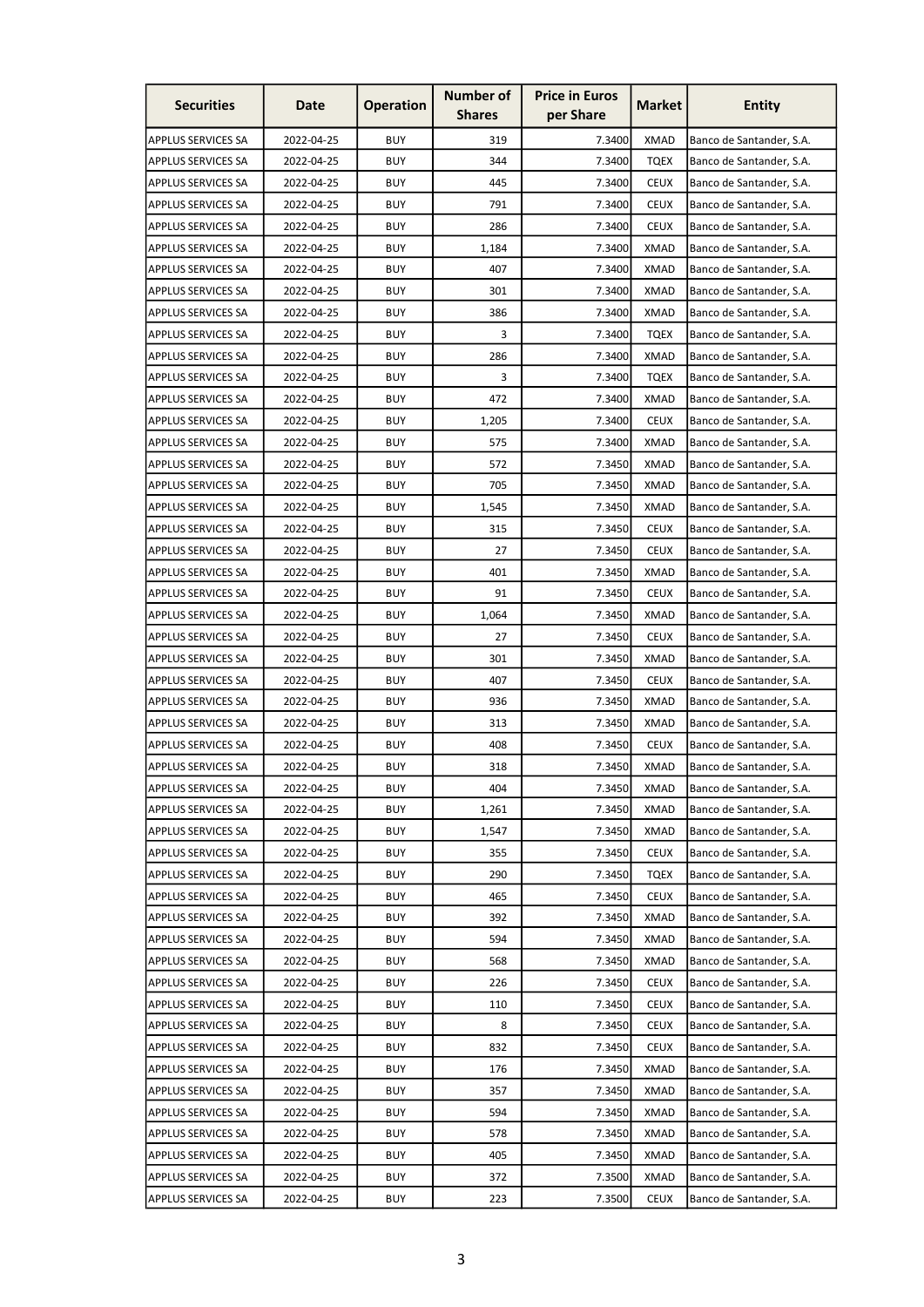| <b>Securities</b>         | Date       | <b>Operation</b> | <b>Number of</b><br><b>Shares</b> | <b>Price in Euros</b><br>per Share | <b>Market</b> | <b>Entity</b>            |
|---------------------------|------------|------------------|-----------------------------------|------------------------------------|---------------|--------------------------|
| <b>APPLUS SERVICES SA</b> | 2022-04-25 | <b>BUY</b>       | 147                               | 7.3500                             | <b>XMAD</b>   | Banco de Santander, S.A. |
| <b>APPLUS SERVICES SA</b> | 2022-04-25 | <b>BUY</b>       | 297                               | 7.3500                             | <b>CEUX</b>   | Banco de Santander, S.A. |
| <b>APPLUS SERVICES SA</b> | 2022-04-25 | <b>BUY</b>       | 225                               | 7.3500                             | <b>XMAD</b>   | Banco de Santander, S.A. |
| <b>APPLUS SERVICES SA</b> | 2022-04-25 | <b>BUY</b>       | 318                               | 7.3500                             | <b>XMAD</b>   | Banco de Santander, S.A. |
| <b>APPLUS SERVICES SA</b> | 2022-04-25 | <b>BUY</b>       | 679                               | 7.3500                             | <b>CEUX</b>   | Banco de Santander, S.A. |
| <b>APPLUS SERVICES SA</b> | 2022-04-25 | <b>BUY</b>       | 491                               | 7.3500                             | <b>CEUX</b>   | Banco de Santander, S.A. |
| <b>APPLUS SERVICES SA</b> | 2022-04-25 | <b>BUY</b>       | 419                               | 7.3500                             | <b>XMAD</b>   | Banco de Santander, S.A. |
| <b>APPLUS SERVICES SA</b> | 2022-04-25 | <b>BUY</b>       | 302                               | 7.3500                             | <b>CEUX</b>   | Banco de Santander, S.A. |
| APPLUS SERVICES SA        | 2022-04-25 | <b>BUY</b>       | 359                               | 7.3500                             | <b>CEUX</b>   | Banco de Santander, S.A. |
| <b>APPLUS SERVICES SA</b> | 2022-04-25 | <b>BUY</b>       | 136                               | 7.3500                             | <b>CEUX</b>   | Banco de Santander, S.A. |
| APPLUS SERVICES SA        | 2022-04-25 | <b>BUY</b>       | 174                               | 7.3500                             | <b>XMAD</b>   | Banco de Santander, S.A. |
| APPLUS SERVICES SA        | 2022-04-25 | <b>BUY</b>       | 136                               | 7.3500                             | <b>CEUX</b>   | Banco de Santander, S.A. |
| <b>APPLUS SERVICES SA</b> | 2022-04-25 | <b>BUY</b>       | 197                               | 7.3500                             | <b>XMAD</b>   | Banco de Santander, S.A. |
| APPLUS SERVICES SA        | 2022-04-25 | <b>BUY</b>       | 136                               | 7.3500                             | <b>CEUX</b>   | Banco de Santander, S.A. |
| APPLUS SERVICES SA        | 2022-04-25 | <b>BUY</b>       | 209                               | 7.3500                             | <b>XMAD</b>   | Banco de Santander, S.A. |
| <b>APPLUS SERVICES SA</b> | 2022-04-25 | <b>BUY</b>       | 1,067                             | 7.3500                             | <b>CEUX</b>   | Banco de Santander, S.A. |
| APPLUS SERVICES SA        | 2022-04-25 | <b>BUY</b>       | 621                               | 7.3500                             | <b>XMAD</b>   | Banco de Santander, S.A. |
| APPLUS SERVICES SA        | 2022-04-25 | <b>BUY</b>       | 1,677                             | 7.3500                             | <b>XMAD</b>   | Banco de Santander, S.A. |
| <b>APPLUS SERVICES SA</b> | 2022-04-25 | <b>BUY</b>       | 668                               | 7.3500                             | XMAD          | Banco de Santander, S.A. |
| APPLUS SERVICES SA        | 2022-04-25 | <b>BUY</b>       | 427                               | 7.3500                             | <b>XMAD</b>   | Banco de Santander, S.A. |
| APPLUS SERVICES SA        | 2022-04-25 | <b>BUY</b>       | 297                               | 7.3500                             | <b>XMAD</b>   | Banco de Santander, S.A. |
| APPLUS SERVICES SA        | 2022-04-25 | <b>BUY</b>       | 677                               | 7.3500                             | <b>XMAD</b>   | Banco de Santander, S.A. |
| APPLUS SERVICES SA        | 2022-04-25 | <b>BUY</b>       | 307                               | 7.3500                             | <b>CEUX</b>   | Banco de Santander, S.A. |
| APPLUS SERVICES SA        | 2022-04-25 | <b>BUY</b>       | 323                               | 7.3500                             | <b>XMAD</b>   | Banco de Santander, S.A. |
| APPLUS SERVICES SA        | 2022-04-25 | <b>BUY</b>       | 917                               | 7.3500                             | XMAD          | Banco de Santander, S.A. |
| APPLUS SERVICES SA        | 2022-04-25 | <b>BUY</b>       | 372                               | 7.3550                             | <b>CEUX</b>   | Banco de Santander, S.A. |
| <b>APPLUS SERVICES SA</b> | 2022-04-25 | <b>BUY</b>       | 554                               | 7.3550                             | <b>CEUX</b>   | Banco de Santander, S.A. |
| <b>APPLUS SERVICES SA</b> | 2022-04-25 | <b>BUY</b>       | 348                               | 7.3550                             | <b>XMAD</b>   | Banco de Santander, S.A. |
| <b>APPLUS SERVICES SA</b> | 2022-04-25 | <b>BUY</b>       | 567                               | 7.3550                             | <b>XMAD</b>   | Banco de Santander, S.A. |
| <b>APPLUS SERVICES SA</b> | 2022-04-25 | <b>BUY</b>       | 858                               | 7.3550                             | <b>XMAD</b>   | Banco de Santander, S.A. |
| <b>APPLUS SERVICES SA</b> | 2022-04-25 | <b>BUY</b>       | 725                               | 7.3550                             | <b>XMAD</b>   | Banco de Santander, S.A. |
| <b>APPLUS SERVICES SA</b> | 2022-04-25 | <b>BUY</b>       | 1,042                             | 7.3550                             | <b>CEUX</b>   | Banco de Santander, S.A. |
| <b>APPLUS SERVICES SA</b> | 2022-04-25 | <b>BUY</b>       | 494                               | 7.3550                             | <b>CEUX</b>   | Banco de Santander, S.A. |
| <b>APPLUS SERVICES SA</b> | 2022-04-25 | <b>BUY</b>       | 991                               | 7.3550                             | <b>CEUX</b>   | Banco de Santander, S.A. |
| <b>APPLUS SERVICES SA</b> | 2022-04-25 | <b>BUY</b>       | 1,327                             | 7.3550                             | <b>XMAD</b>   | Banco de Santander, S.A. |
| <b>APPLUS SERVICES SA</b> | 2022-04-25 | <b>BUY</b>       | 1,056                             | 7.3550                             | <b>CEUX</b>   | Banco de Santander, S.A. |
| <b>APPLUS SERVICES SA</b> | 2022-04-25 | <b>BUY</b>       | 357                               | 7.3600                             | <b>CEUX</b>   | Banco de Santander, S.A. |
| <b>APPLUS SERVICES SA</b> | 2022-04-25 | <b>BUY</b>       | 318                               | 7.3600                             | <b>XMAD</b>   | Banco de Santander, S.A. |
| <b>APPLUS SERVICES SA</b> | 2022-04-25 | <b>BUY</b>       | 1,010                             | 7.3600                             | <b>XMAD</b>   | Banco de Santander, S.A. |
| APPLUS SERVICES SA        | 2022-04-25 | <b>BUY</b>       | 341                               | 7.3600                             | <b>XMAD</b>   | Banco de Santander, S.A. |
| <b>APPLUS SERVICES SA</b> | 2022-04-25 | <b>BUY</b>       | 718                               | 7.3600                             | <b>XMAD</b>   | Banco de Santander, S.A. |
| <b>APPLUS SERVICES SA</b> | 2022-04-25 | <b>BUY</b>       | 458                               | 7.3600                             | <b>TQEX</b>   | Banco de Santander, S.A. |
| <b>APPLUS SERVICES SA</b> | 2022-04-25 | <b>BUY</b>       | 945                               | 7.3600                             | <b>XMAD</b>   | Banco de Santander, S.A. |
| <b>APPLUS SERVICES SA</b> | 2022-04-25 | <b>BUY</b>       | 357                               | 7.3650                             | <b>CEUX</b>   | Banco de Santander, S.A. |
| <b>APPLUS SERVICES SA</b> | 2022-04-25 | <b>BUY</b>       | 470                               | 7.3650                             | <b>XMAD</b>   | Banco de Santander, S.A. |
| <b>APPLUS SERVICES SA</b> | 2022-04-25 | <b>BUY</b>       | 293                               | 7.3650                             | <b>CEUX</b>   | Banco de Santander, S.A. |
| <b>APPLUS SERVICES SA</b> | 2022-04-25 | <b>BUY</b>       | 834                               | 7.3650                             | <b>CEUX</b>   | Banco de Santander, S.A. |
| <b>APPLUS SERVICES SA</b> | 2022-04-25 | <b>BUY</b>       | 373                               | 7.3650                             | <b>XMAD</b>   | Banco de Santander, S.A. |
| <b>APPLUS SERVICES SA</b> | 2022-04-25 | <b>BUY</b>       | 865                               | 7.3650                             | <b>XMAD</b>   | Banco de Santander, S.A. |
| <b>APPLUS SERVICES SA</b> | 2022-04-25 | <b>BUY</b>       | 969                               | 7.3650                             | <b>XMAD</b>   | Banco de Santander, S.A. |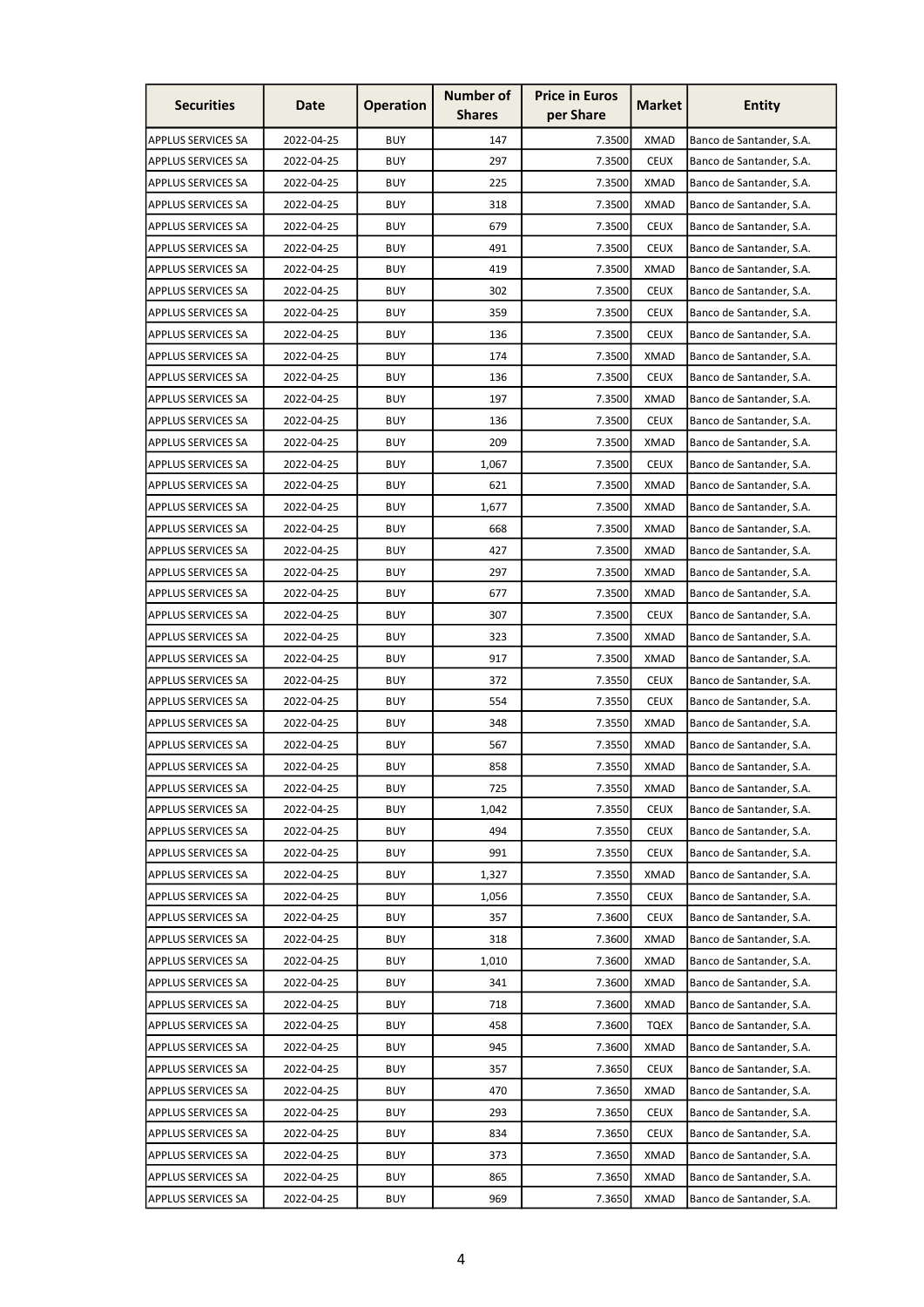| <b>Securities</b>         | Date       | <b>Operation</b> | <b>Number of</b><br><b>Shares</b> | <b>Price in Euros</b><br>per Share | <b>Market</b> | <b>Entity</b>            |
|---------------------------|------------|------------------|-----------------------------------|------------------------------------|---------------|--------------------------|
| <b>APPLUS SERVICES SA</b> | 2022-04-25 | <b>BUY</b>       | 308                               | 7.3700                             | <b>XMAD</b>   | Banco de Santander, S.A. |
| <b>APPLUS SERVICES SA</b> | 2022-04-25 | <b>BUY</b>       | 347                               | 7.3700                             | <b>CEUX</b>   | Banco de Santander, S.A. |
| <b>APPLUS SERVICES SA</b> | 2022-04-25 | <b>BUY</b>       | 426                               | 7.3700                             | <b>XMAD</b>   | Banco de Santander, S.A. |
| <b>APPLUS SERVICES SA</b> | 2022-04-25 | <b>BUY</b>       | 1,014                             | 7.3700                             | <b>XMAD</b>   | Banco de Santander, S.A. |
| <b>APPLUS SERVICES SA</b> | 2022-04-25 | <b>BUY</b>       | 431                               | 7.3700                             | <b>CEUX</b>   | Banco de Santander, S.A. |
| <b>APPLUS SERVICES SA</b> | 2022-04-25 | <b>BUY</b>       | 483                               | 7.3750                             | <b>CEUX</b>   | Banco de Santander, S.A. |
| <b>APPLUS SERVICES SA</b> | 2022-04-25 | <b>BUY</b>       | 325                               | 7.3750                             | <b>XMAD</b>   | Banco de Santander, S.A. |
| <b>APPLUS SERVICES SA</b> | 2022-04-25 | <b>BUY</b>       | 419                               | 7.3750                             | <b>XMAD</b>   | Banco de Santander, S.A. |
| APPLUS SERVICES SA        | 2022-04-25 | <b>BUY</b>       | 669                               | 7.3750                             | <b>XMAD</b>   | Banco de Santander, S.A. |
| <b>APPLUS SERVICES SA</b> | 2022-04-25 | <b>BUY</b>       | 319                               | 7.3750                             | <b>CEUX</b>   | Banco de Santander, S.A. |
| APPLUS SERVICES SA        | 2022-04-25 | <b>BUY</b>       | 435                               | 7.3750                             | <b>CEUX</b>   | Banco de Santander, S.A. |
| APPLUS SERVICES SA        | 2022-04-25 | <b>BUY</b>       | 798                               | 7.3800                             | TQEX          | Banco de Santander, S.A. |
| <b>APPLUS SERVICES SA</b> | 2022-04-25 | <b>BUY</b>       | 391                               | 7.3800                             | <b>XMAD</b>   | Banco de Santander, S.A. |
| APPLUS SERVICES SA        | 2022-04-25 | <b>BUY</b>       | 411                               | 7.3800                             | <b>XMAD</b>   | Banco de Santander, S.A. |
| APPLUS SERVICES SA        | 2022-04-25 | <b>BUY</b>       | 687                               | 7.3800                             | <b>XMAD</b>   | Banco de Santander, S.A. |
| <b>APPLUS SERVICES SA</b> | 2022-04-25 | <b>BUY</b>       | 1,068                             | 7.3800                             | <b>CEUX</b>   | Banco de Santander, S.A. |
| APPLUS SERVICES SA        | 2022-04-25 | <b>BUY</b>       | 928                               | 7.3800                             | <b>CEUX</b>   | Banco de Santander, S.A. |
| APPLUS SERVICES SA        | 2022-04-25 | <b>BUY</b>       | 396                               | 7.3850                             | <b>CEUX</b>   | Banco de Santander, S.A. |
| <b>APPLUS SERVICES SA</b> | 2022-04-25 | <b>BUY</b>       | 896                               | 7.3850                             | <b>XMAD</b>   | Banco de Santander, S.A. |
| APPLUS SERVICES SA        | 2022-04-25 | <b>BUY</b>       | 527                               | 7.3850                             | <b>XMAD</b>   | Banco de Santander, S.A. |
| <b>APPLUS SERVICES SA</b> | 2022-04-25 | <b>BUY</b>       | 419                               | 7.3850                             | <b>CEUX</b>   | Banco de Santander, S.A. |
| APPLUS SERVICES SA        | 2022-04-25 | <b>BUY</b>       | 321                               | 7.4000                             | <b>XMAD</b>   | Banco de Santander, S.A. |
| APPLUS SERVICES SA        | 2022-04-25 | <b>BUY</b>       | 1,760                             | 7.4000                             | <b>XMAD</b>   | Banco de Santander, S.A. |
| APPLUS SERVICES SA        | 2022-04-25 | <b>BUY</b>       | 429                               | 7.4000                             | <b>TQEX</b>   | Banco de Santander, S.A. |
| APPLUS SERVICES SA        | 2022-04-25 | <b>BUY</b>       | 943                               | 7.4000                             | <b>CEUX</b>   | Banco de Santander, S.A. |
| APPLUS SERVICES SA        | 2022-04-25 | <b>BUY</b>       | 975                               | 7.4100                             | XMAD          | Banco de Santander, S.A. |
| <b>APPLUS SERVICES SA</b> | 2022-04-26 | <b>BUY</b>       | 276                               | 7.3350                             | <b>XMAD</b>   | Banco de Santander, S.A. |
| <b>APPLUS SERVICES SA</b> | 2022-04-26 | <b>BUY</b>       | 351                               | 7.3400                             | <b>CEUX</b>   | Banco de Santander, S.A. |
| <b>APPLUS SERVICES SA</b> | 2022-04-26 | <b>BUY</b>       | 279                               | 7.3450                             | <b>XMAD</b>   | Banco de Santander, S.A. |
| <b>APPLUS SERVICES SA</b> | 2022-04-26 | <b>BUY</b>       | 349                               | 7.3450                             | <b>XMAD</b>   | Banco de Santander, S.A. |
| <b>APPLUS SERVICES SA</b> | 2022-04-26 | <b>BUY</b>       | 357                               | 7.3550                             | <b>CEUX</b>   | Banco de Santander, S.A. |
| <b>APPLUS SERVICES SA</b> | 2022-04-26 | <b>BUY</b>       | 20                                | 7.3550                             | <b>CEUX</b>   | Banco de Santander, S.A. |
| <b>APPLUS SERVICES SA</b> | 2022-04-26 | <b>BUY</b>       | 46                                | 7.3600                             | <b>CEUX</b>   | Banco de Santander, S.A. |
| <b>APPLUS SERVICES SA</b> | 2022-04-26 | <b>BUY</b>       | 67                                | 7.3600                             | <b>XMAD</b>   | Banco de Santander, S.A. |
| <b>APPLUS SERVICES SA</b> | 2022-04-26 | <b>BUY</b>       | 730                               | 7.3600                             | <b>XMAD</b>   | Banco de Santander, S.A. |
| <b>APPLUS SERVICES SA</b> | 2022-04-26 | <b>BUY</b>       | 249                               | 7.3600                             | <b>XMAD</b>   | Banco de Santander, S.A. |
| <b>APPLUS SERVICES SA</b> | 2022-04-26 | <b>BUY</b>       | 10                                | 7.3650                             | <b>XMAD</b>   | Banco de Santander, S.A. |
| <b>APPLUS SERVICES SA</b> | 2022-04-26 | <b>BUY</b>       | 459                               | 7.3650                             | <b>XMAD</b>   | Banco de Santander, S.A. |
| APPLUS SERVICES SA        | 2022-04-26 | <b>BUY</b>       | 166                               | 7.3650                             | <b>XMAD</b>   | Banco de Santander, S.A. |
| APPLUS SERVICES SA        | 2022-04-26 | <b>BUY</b>       | 1,369                             | 7.3700                             | <b>CEUX</b>   | Banco de Santander, S.A. |
| <b>APPLUS SERVICES SA</b> | 2022-04-26 | <b>BUY</b>       | 764                               | 7.3800                             | <b>XMAD</b>   | Banco de Santander, S.A. |
| <b>APPLUS SERVICES SA</b> | 2022-04-26 | <b>BUY</b>       | 434                               | 7.3900                             | XMAD          | Banco de Santander, S.A. |
| <b>APPLUS SERVICES SA</b> | 2022-04-26 | <b>BUY</b>       | 61                                | 7.3900                             | <b>XMAD</b>   | Banco de Santander, S.A. |
| <b>APPLUS SERVICES SA</b> | 2022-04-26 | <b>BUY</b>       | 886                               | 7.3900                             | <b>XMAD</b>   | Banco de Santander, S.A. |
| <b>APPLUS SERVICES SA</b> | 2022-04-26 | <b>BUY</b>       | 309                               | 7.3950                             | <b>XMAD</b>   | Banco de Santander, S.A. |
| <b>APPLUS SERVICES SA</b> | 2022-04-26 | <b>BUY</b>       | 1,013                             | 7.3950                             | <b>XMAD</b>   | Banco de Santander, S.A. |
| <b>APPLUS SERVICES SA</b> | 2022-04-26 | <b>BUY</b>       | 905                               | 7.3950                             | XMAD          | Banco de Santander, S.A. |
| <b>APPLUS SERVICES SA</b> | 2022-04-26 | <b>BUY</b>       | 292                               | 7.4000                             | <b>CEUX</b>   | Banco de Santander, S.A. |
| <b>APPLUS SERVICES SA</b> | 2022-04-26 | <b>BUY</b>       | 421                               | 7.4000                             | <b>XMAD</b>   | Banco de Santander, S.A. |
| <b>APPLUS SERVICES SA</b> | 2022-04-26 | <b>BUY</b>       | 401                               | 7.4000                             | <b>XMAD</b>   | Banco de Santander, S.A. |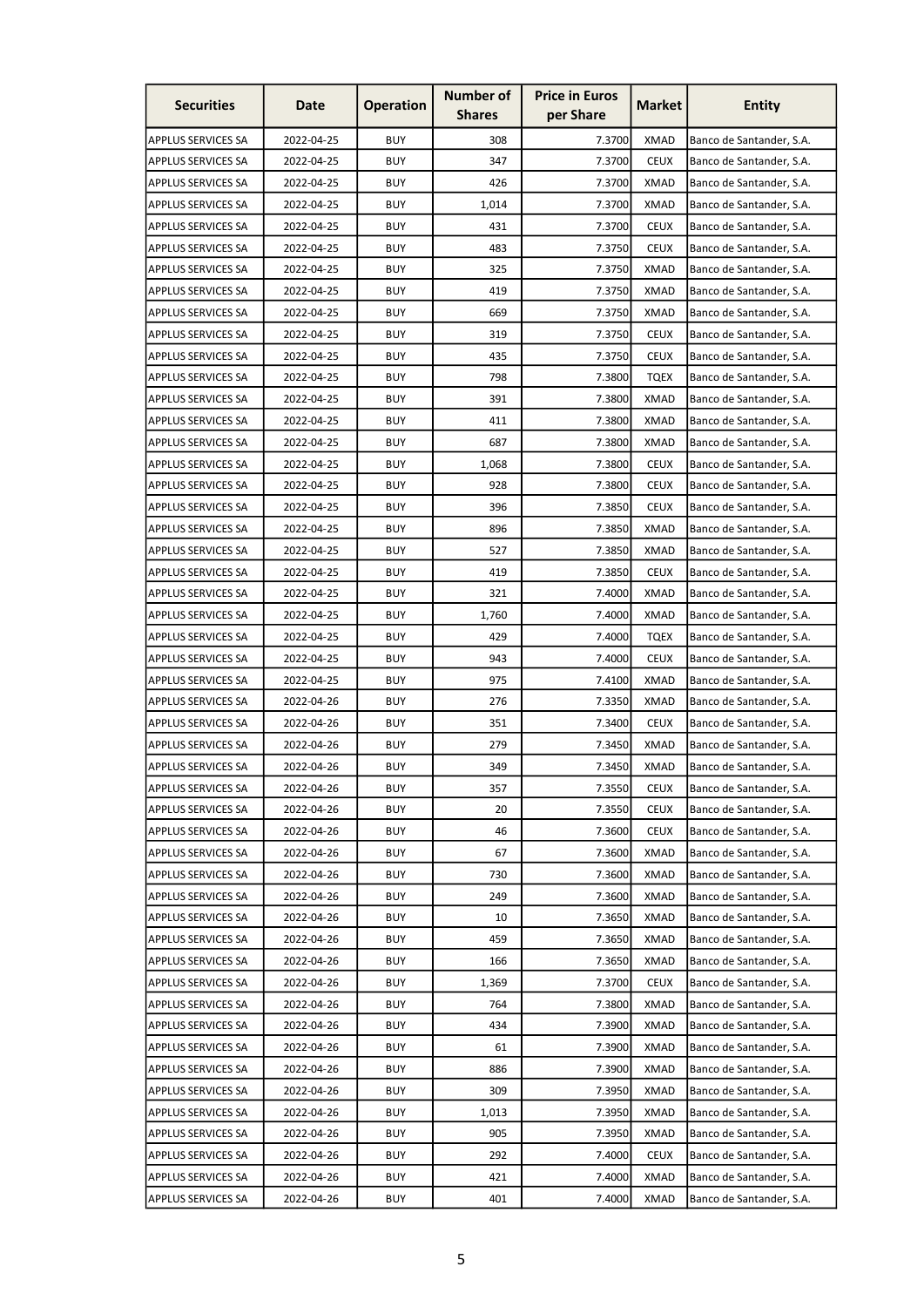| <b>Securities</b>         | Date       | <b>Operation</b> | <b>Number of</b><br><b>Shares</b> | <b>Price in Euros</b><br>per Share | <b>Market</b> | <b>Entity</b>            |
|---------------------------|------------|------------------|-----------------------------------|------------------------------------|---------------|--------------------------|
| <b>APPLUS SERVICES SA</b> | 2022-04-26 | <b>BUY</b>       | 342                               | 7.4000                             | <b>TQEX</b>   | Banco de Santander, S.A. |
| <b>APPLUS SERVICES SA</b> | 2022-04-26 | <b>BUY</b>       | 392                               | 7.4000                             | <b>XMAD</b>   | Banco de Santander, S.A. |
| <b>APPLUS SERVICES SA</b> | 2022-04-26 | <b>BUY</b>       | 228                               | 7.4000                             | <b>CEUX</b>   | Banco de Santander, S.A. |
| <b>APPLUS SERVICES SA</b> | 2022-04-26 | <b>BUY</b>       | 54                                | 7.4000                             | <b>TQEX</b>   | Banco de Santander, S.A. |
| <b>APPLUS SERVICES SA</b> | 2022-04-26 | <b>BUY</b>       | 768                               | 7.4000                             | <b>XMAD</b>   | Banco de Santander, S.A. |
| APPLUS SERVICES SA        | 2022-04-26 | <b>BUY</b>       | 2                                 | 7.4000                             | <b>TQEX</b>   | Banco de Santander, S.A. |
| <b>APPLUS SERVICES SA</b> | 2022-04-26 | <b>BUY</b>       | 1,321                             | 7.4000                             | <b>CEUX</b>   | Banco de Santander, S.A. |
| <b>APPLUS SERVICES SA</b> | 2022-04-26 | <b>BUY</b>       | 407                               | 7.4050                             | <b>XMAD</b>   | Banco de Santander, S.A. |
| APPLUS SERVICES SA        | 2022-04-26 | <b>BUY</b>       | 470                               | 7.4050                             | <b>CEUX</b>   | Banco de Santander, S.A. |
| <b>APPLUS SERVICES SA</b> | 2022-04-26 | <b>BUY</b>       | 1,222                             | 7.4050                             | <b>CEUX</b>   | Banco de Santander, S.A. |
| APPLUS SERVICES SA        | 2022-04-26 | <b>BUY</b>       | 614                               | 7.4050                             | XMAD          | Banco de Santander, S.A. |
| APPLUS SERVICES SA        | 2022-04-26 | <b>BUY</b>       | 115                               | 7.4050                             | <b>XMAD</b>   | Banco de Santander, S.A. |
| <b>APPLUS SERVICES SA</b> | 2022-04-26 | <b>BUY</b>       | 380                               | 7.4100                             | <b>XMAD</b>   | Banco de Santander, S.A. |
| APPLUS SERVICES SA        | 2022-04-26 | <b>BUY</b>       | 348                               | 7.4100                             | <b>TQEX</b>   | Banco de Santander, S.A. |
| APPLUS SERVICES SA        | 2022-04-26 | <b>BUY</b>       | 293                               | 7.4100                             | <b>CEUX</b>   | Banco de Santander, S.A. |
| <b>APPLUS SERVICES SA</b> | 2022-04-26 | <b>BUY</b>       | 283                               | 7.4100                             | <b>XMAD</b>   | Banco de Santander, S.A. |
| APPLUS SERVICES SA        | 2022-04-26 | <b>BUY</b>       | 318                               | 7.4150                             | <b>XMAD</b>   | Banco de Santander, S.A. |
| APPLUS SERVICES SA        | 2022-04-26 | <b>BUY</b>       | 416                               | 7.4150                             | <b>TQEX</b>   | Banco de Santander, S.A. |
| <b>APPLUS SERVICES SA</b> | 2022-04-26 | <b>BUY</b>       | 681                               | 7.4150                             | XMAD          | Banco de Santander, S.A. |
| APPLUS SERVICES SA        | 2022-04-26 | <b>BUY</b>       | 587                               | 7.4200                             | XMAD          | Banco de Santander, S.A. |
| APPLUS SERVICES SA        | 2022-04-26 | <b>BUY</b>       | 315                               | 7.4200                             | <b>XMAD</b>   | Banco de Santander, S.A. |
| APPLUS SERVICES SA        | 2022-04-26 | <b>BUY</b>       | 665                               | 7.4200                             | <b>CEUX</b>   | Banco de Santander, S.A. |
| APPLUS SERVICES SA        | 2022-04-26 | <b>BUY</b>       | 337                               | 7.4200                             | <b>XMAD</b>   | Banco de Santander, S.A. |
| APPLUS SERVICES SA        | 2022-04-26 | <b>BUY</b>       | 313                               | 7.4250                             | <b>XMAD</b>   | Banco de Santander, S.A. |
| APPLUS SERVICES SA        | 2022-04-26 | <b>BUY</b>       | 68                                | 7.4250                             | <b>CEUX</b>   | Banco de Santander, S.A. |
| APPLUS SERVICES SA        | 2022-04-26 | <b>BUY</b>       | 324                               | 7.4250                             | <b>CEUX</b>   | Banco de Santander, S.A. |
| <b>APPLUS SERVICES SA</b> | 2022-04-26 | <b>BUY</b>       | 417                               | 7.4250                             | <b>XMAD</b>   | Banco de Santander, S.A. |
| <b>APPLUS SERVICES SA</b> | 2022-04-26 | <b>BUY</b>       | 183                               | 7.4250                             | <b>XMAD</b>   | Banco de Santander, S.A. |
| <b>APPLUS SERVICES SA</b> | 2022-04-26 | <b>BUY</b>       | 559                               | 7.4250                             | <b>CEUX</b>   | Banco de Santander, S.A. |
| <b>APPLUS SERVICES SA</b> | 2022-04-26 | <b>BUY</b>       | 722                               | 7.4250                             | <b>XMAD</b>   | Banco de Santander, S.A. |
| <b>APPLUS SERVICES SA</b> | 2022-04-26 | <b>BUY</b>       | 386                               | 7.4250                             | XMAD          | Banco de Santander, S.A. |
| <b>APPLUS SERVICES SA</b> | 2022-04-26 | <b>BUY</b>       | 322                               | 7.4300                             | XMAD          | Banco de Santander, S.A. |
| <b>APPLUS SERVICES SA</b> | 2022-04-26 | <b>BUY</b>       | 5                                 | 7.4300                             | XMAD          | Banco de Santander, S.A. |
| <b>APPLUS SERVICES SA</b> | 2022-04-26 | <b>BUY</b>       | 734                               | 7.4350                             | <b>CEUX</b>   | Banco de Santander, S.A. |
| <b>APPLUS SERVICES SA</b> | 2022-04-26 | <b>BUY</b>       | 1,518                             | 7.4350                             | <b>CEUX</b>   | Banco de Santander, S.A. |
| <b>APPLUS SERVICES SA</b> | 2022-04-26 | <b>BUY</b>       | 670                               | 7.4350                             | <b>CEUX</b>   | Banco de Santander, S.A. |
| <b>APPLUS SERVICES SA</b> | 2022-04-26 | <b>BUY</b>       | 132                               | 7.4350                             | XMAD          | Banco de Santander, S.A. |
| <b>APPLUS SERVICES SA</b> | 2022-04-26 | <b>BUY</b>       | 160                               | 7.4350                             | XMAD          | Banco de Santander, S.A. |
| APPLUS SERVICES SA        | 2022-04-26 | <b>BUY</b>       | 54                                | 7.4350                             | XMAD          | Banco de Santander, S.A. |
| APPLUS SERVICES SA        | 2022-04-26 | <b>BUY</b>       | 349                               | 7.4350                             | <b>CEUX</b>   | Banco de Santander, S.A. |
| <b>APPLUS SERVICES SA</b> | 2022-04-26 | <b>BUY</b>       | 395                               | 7.4400                             | XMAD          | Banco de Santander, S.A. |
| <b>APPLUS SERVICES SA</b> | 2022-04-26 | <b>BUY</b>       | 328                               | 7.4400                             | XMAD          | Banco de Santander, S.A. |
| <b>APPLUS SERVICES SA</b> | 2022-04-26 | <b>BUY</b>       | 628                               | 7.4400                             | <b>CEUX</b>   | Banco de Santander, S.A. |
| <b>APPLUS SERVICES SA</b> | 2022-04-26 | <b>BUY</b>       | 299                               | 7.4400                             | XMAD          | Banco de Santander, S.A. |
| <b>APPLUS SERVICES SA</b> | 2022-04-26 | <b>BUY</b>       | 315                               | 7.4450                             | XMAD          | Banco de Santander, S.A. |
| <b>APPLUS SERVICES SA</b> | 2022-04-26 | <b>BUY</b>       | 354                               | 7.4450                             | <b>TQEX</b>   | Banco de Santander, S.A. |
| <b>APPLUS SERVICES SA</b> | 2022-04-26 | <b>BUY</b>       | 325                               | 7.4450                             | XMAD          | Banco de Santander, S.A. |
| APPLUS SERVICES SA        | 2022-04-26 | <b>BUY</b>       | 281                               | 7.4450                             | XMAD          | Banco de Santander, S.A. |
| <b>APPLUS SERVICES SA</b> | 2022-04-26 | <b>BUY</b>       | 289                               | 7.4450                             | <b>CEUX</b>   | Banco de Santander, S.A. |
| <b>APPLUS SERVICES SA</b> | 2022-04-26 | <b>BUY</b>       | 386                               | 7.4450                             | <b>CEUX</b>   | Banco de Santander, S.A. |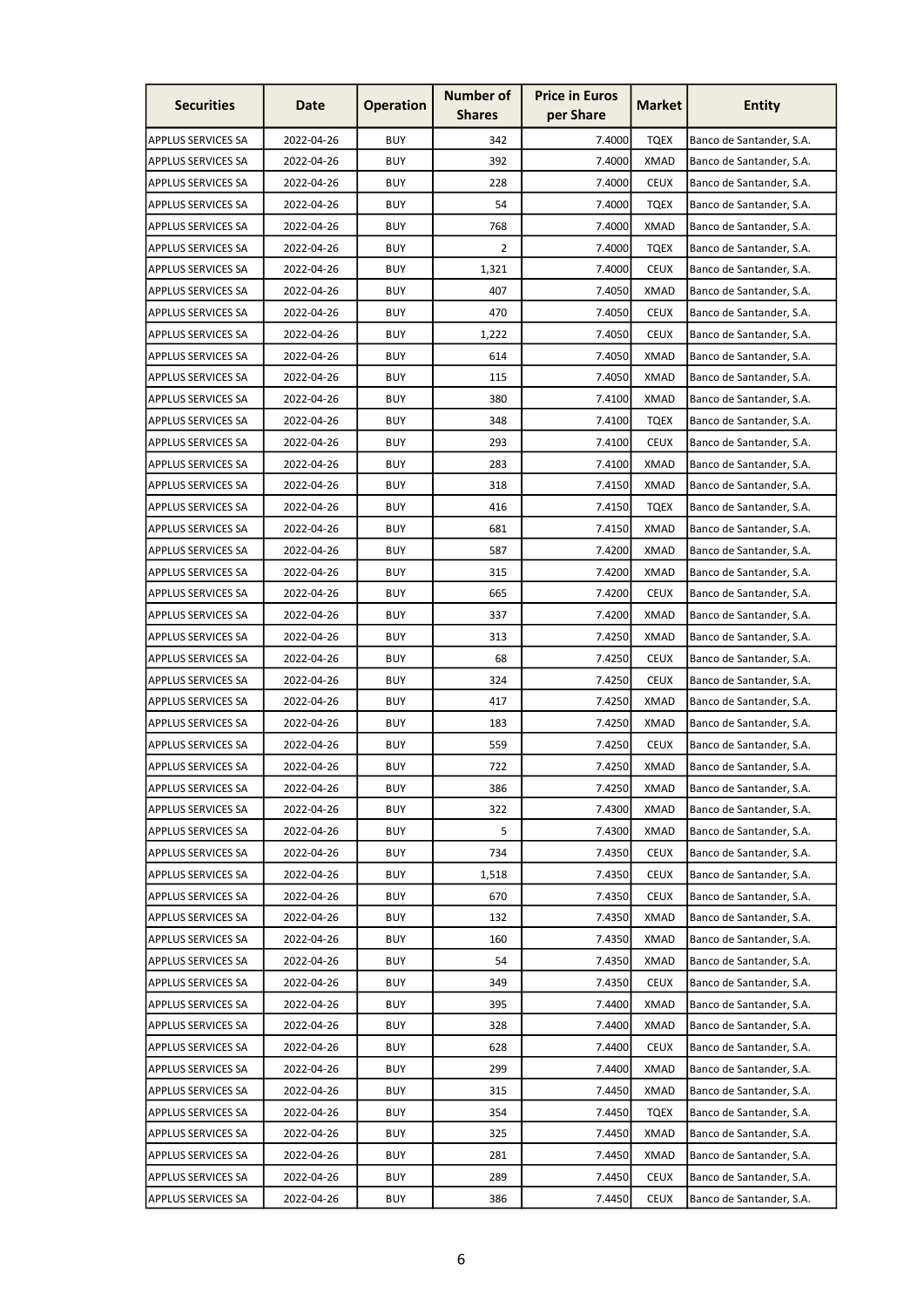| <b>Securities</b>         | Date       | <b>Operation</b> | <b>Number of</b><br><b>Shares</b> | <b>Price in Euros</b><br>per Share | <b>Market</b> | <b>Entity</b>            |
|---------------------------|------------|------------------|-----------------------------------|------------------------------------|---------------|--------------------------|
| <b>APPLUS SERVICES SA</b> | 2022-04-26 | <b>BUY</b>       | 693                               | 7.4450                             | XMAD          | Banco de Santander, S.A. |
| <b>APPLUS SERVICES SA</b> | 2022-04-26 | <b>BUY</b>       | 361                               | 7.4450                             | <b>CEUX</b>   | Banco de Santander, S.A. |
| <b>APPLUS SERVICES SA</b> | 2022-04-26 | <b>BUY</b>       | 11                                | 7.4450                             | <b>XMAD</b>   | Banco de Santander, S.A. |
| <b>APPLUS SERVICES SA</b> | 2022-04-26 | <b>BUY</b>       | 741                               | 7.4500                             | XMAD          | Banco de Santander, S.A. |
| <b>APPLUS SERVICES SA</b> | 2022-04-26 | <b>BUY</b>       | 847                               | 7.4500                             | <b>XMAD</b>   | Banco de Santander, S.A. |
| APPLUS SERVICES SA        | 2022-04-26 | <b>BUY</b>       | 342                               | 7.4550                             | <b>XMAD</b>   | Banco de Santander, S.A. |
| <b>APPLUS SERVICES SA</b> | 2022-04-26 | <b>BUY</b>       | 401                               | 7.4600                             | <b>CEUX</b>   | Banco de Santander, S.A. |
| <b>APPLUS SERVICES SA</b> | 2022-04-26 | <b>BUY</b>       | 759                               | 7.4600                             | <b>XMAD</b>   | Banco de Santander, S.A. |
| APPLUS SERVICES SA        | 2022-04-26 | <b>BUY</b>       | 127                               | 7.4600                             | <b>CEUX</b>   | Banco de Santander, S.A. |
| <b>APPLUS SERVICES SA</b> | 2022-04-26 | <b>BUY</b>       | 35                                | 7.4650                             | <b>TQEX</b>   | Banco de Santander, S.A. |
| APPLUS SERVICES SA        | 2022-04-26 | <b>BUY</b>       | 523                               | 7.4650                             | XMAD          | Banco de Santander, S.A. |
| APPLUS SERVICES SA        | 2022-04-26 | <b>BUY</b>       | 413                               | 7.4700                             | <b>XMAD</b>   | Banco de Santander, S.A. |
| <b>APPLUS SERVICES SA</b> | 2022-04-26 | <b>BUY</b>       | 290                               | 7.4700                             | <b>XMAD</b>   | Banco de Santander, S.A. |
| APPLUS SERVICES SA        | 2022-04-26 | <b>BUY</b>       | 391                               | 7.4700                             | <b>XMAD</b>   | Banco de Santander, S.A. |
| APPLUS SERVICES SA        | 2022-04-26 | <b>BUY</b>       | 661                               | 7.4750                             | <b>XMAD</b>   | Banco de Santander, S.A. |
| <b>APPLUS SERVICES SA</b> | 2022-04-26 | <b>BUY</b>       | 413                               | 7.4750                             | <b>XMAD</b>   | Banco de Santander, S.A. |
| APPLUS SERVICES SA        | 2022-04-26 | <b>BUY</b>       | 275                               | 7.4750                             | <b>XMAD</b>   | Banco de Santander, S.A. |
| APPLUS SERVICES SA        | 2022-04-26 | <b>BUY</b>       | 427                               | 7.4800                             | <b>CEUX</b>   | Banco de Santander, S.A. |
| <b>APPLUS SERVICES SA</b> | 2022-04-26 | <b>BUY</b>       | 391                               | 7.4800                             | <b>CEUX</b>   | Banco de Santander, S.A. |
| APPLUS SERVICES SA        | 2022-04-26 | <b>BUY</b>       | 304                               | 7.4800                             | <b>TQEX</b>   | Banco de Santander, S.A. |
| APPLUS SERVICES SA        | 2022-04-26 | <b>BUY</b>       | 155                               | 7.4950                             | <b>CEUX</b>   | Banco de Santander, S.A. |
| APPLUS SERVICES SA        | 2022-04-26 | <b>BUY</b>       | 519                               | 7.4950                             | <b>CEUX</b>   | Banco de Santander, S.A. |
| APPLUS SERVICES SA        | 2022-04-26 | <b>BUY</b>       | 1,459                             | 7.5000                             | <b>XMAD</b>   | Banco de Santander, S.A. |
| APPLUS SERVICES SA        | 2022-04-26 | <b>BUY</b>       | 908                               | 7.5050                             | <b>XMAD</b>   | Banco de Santander, S.A. |
| APPLUS SERVICES SA        | 2022-04-26 | <b>BUY</b>       | 11                                | 7.5050                             | <b>CEUX</b>   | Banco de Santander, S.A. |
| APPLUS SERVICES SA        | 2022-04-26 | <b>BUY</b>       | 605                               | 7.5050                             | XMAD          | Banco de Santander, S.A. |
| <b>APPLUS SERVICES SA</b> | 2022-04-27 | <b>BUY</b>       | 754                               | 7.1950                             | <b>XMAD</b>   | Banco de Santander, S.A. |
| <b>APPLUS SERVICES SA</b> | 2022-04-27 | <b>BUY</b>       | 399                               | 7.1950                             | <b>CEUX</b>   | Banco de Santander, S.A. |
| <b>APPLUS SERVICES SA</b> | 2022-04-27 | <b>BUY</b>       | 670                               | 7.2000                             | <b>CEUX</b>   | Banco de Santander, S.A. |
| <b>APPLUS SERVICES SA</b> | 2022-04-27 | <b>BUY</b>       | 126                               | 7.2050                             | <b>XMAD</b>   | Banco de Santander, S.A. |
| <b>APPLUS SERVICES SA</b> | 2022-04-27 | <b>BUY</b>       | 121                               | 7.2050                             | XMAD          | Banco de Santander, S.A. |
| <b>APPLUS SERVICES SA</b> | 2022-04-27 | <b>BUY</b>       | 204                               | 7.2050                             | XMAD          | Banco de Santander, S.A. |
| <b>APPLUS SERVICES SA</b> | 2022-04-27 | <b>BUY</b>       | 66                                | 7.2050                             | XMAD          | Banco de Santander, S.A. |
| <b>APPLUS SERVICES SA</b> | 2022-04-27 | <b>BUY</b>       | 98                                | 7.2050                             | XMAD          | Banco de Santander, S.A. |
| <b>APPLUS SERVICES SA</b> | 2022-04-27 | <b>BUY</b>       | 649                               | 7.2050                             | XMAD          | Banco de Santander, S.A. |
| <b>APPLUS SERVICES SA</b> | 2022-04-27 | <b>BUY</b>       | 186                               | 7.2050                             | <b>CEUX</b>   | Banco de Santander, S.A. |
| <b>APPLUS SERVICES SA</b> | 2022-04-27 | <b>BUY</b>       | 482                               | 7.2100                             | XMAD          | Banco de Santander, S.A. |
| <b>APPLUS SERVICES SA</b> | 2022-04-27 | <b>BUY</b>       | 332                               | 7.2100                             | XMAD          | Banco de Santander, S.A. |
| <b>APPLUS SERVICES SA</b> | 2022-04-27 | <b>BUY</b>       | 199                               | 7.2100                             | XMAD          | Banco de Santander, S.A. |
| APPLUS SERVICES SA        | 2022-04-27 | <b>BUY</b>       | 775                               | 7.2100                             | <b>CEUX</b>   | Banco de Santander, S.A. |
| <b>APPLUS SERVICES SA</b> | 2022-04-27 | <b>BUY</b>       | 73                                | 7.2100                             | XMAD          | Banco de Santander, S.A. |
| <b>APPLUS SERVICES SA</b> | 2022-04-27 | <b>BUY</b>       | 389                               | 7.2100                             | XMAD          | Banco de Santander, S.A. |
| <b>APPLUS SERVICES SA</b> | 2022-04-27 | <b>BUY</b>       | 56                                | 7.2100                             | XMAD          | Banco de Santander, S.A. |
| APPLUS SERVICES SA        | 2022-04-27 | <b>BUY</b>       | 496                               | 7.2100                             | XMAD          | Banco de Santander, S.A. |
| <b>APPLUS SERVICES SA</b> | 2022-04-27 | <b>BUY</b>       | 381                               | 7.2100                             | XMAD          | Banco de Santander, S.A. |
| <b>APPLUS SERVICES SA</b> | 2022-04-27 | <b>BUY</b>       | 535                               | 7.2150                             | <b>TQEX</b>   | Banco de Santander, S.A. |
| APPLUS SERVICES SA        | 2022-04-27 | <b>BUY</b>       | 500                               | 7.2150                             | XMAD          | Banco de Santander, S.A. |
| APPLUS SERVICES SA        | 2022-04-27 | <b>BUY</b>       | 413                               | 7.2150                             | XMAD          | Banco de Santander, S.A. |
| <b>APPLUS SERVICES SA</b> | 2022-04-27 | <b>BUY</b>       | 334                               | 7.2150                             | <b>CEUX</b>   | Banco de Santander, S.A. |
| <b>APPLUS SERVICES SA</b> | 2022-04-27 | <b>BUY</b>       | 405                               | 7.2150                             | <b>CEUX</b>   | Banco de Santander, S.A. |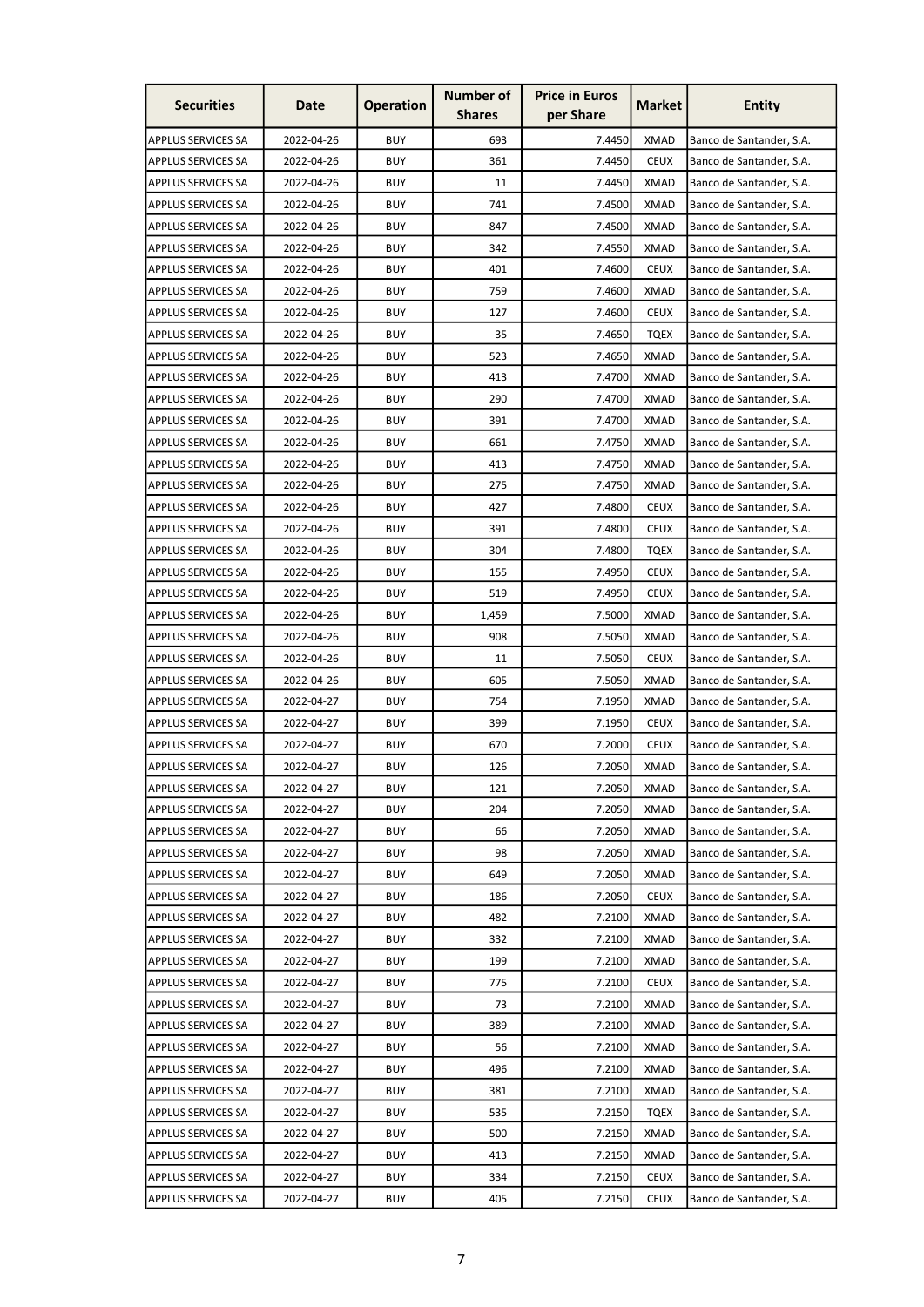| <b>Securities</b>         | Date       | <b>Operation</b> | <b>Number of</b><br><b>Shares</b> | <b>Price in Euros</b><br>per Share | <b>Market</b> | <b>Entity</b>            |
|---------------------------|------------|------------------|-----------------------------------|------------------------------------|---------------|--------------------------|
| <b>APPLUS SERVICES SA</b> | 2022-04-27 | <b>BUY</b>       | 335                               | 7.2150                             | <b>XMAD</b>   | Banco de Santander, S.A. |
| <b>APPLUS SERVICES SA</b> | 2022-04-27 | <b>BUY</b>       | 1,163                             | 7.2150                             | <b>CEUX</b>   | Banco de Santander, S.A. |
| <b>APPLUS SERVICES SA</b> | 2022-04-27 | <b>BUY</b>       | 8                                 | 7.2150                             | <b>CEUX</b>   | Banco de Santander, S.A. |
| <b>APPLUS SERVICES SA</b> | 2022-04-27 | <b>BUY</b>       | 408                               | 7.2150                             | <b>CEUX</b>   | Banco de Santander, S.A. |
| <b>APPLUS SERVICES SA</b> | 2022-04-27 | <b>BUY</b>       | 295                               | 7.2150                             | <b>XMAD</b>   | Banco de Santander, S.A. |
| <b>APPLUS SERVICES SA</b> | 2022-04-27 | <b>BUY</b>       | 343                               | 7.2200                             | <b>XMAD</b>   | Banco de Santander, S.A. |
| <b>APPLUS SERVICES SA</b> | 2022-04-27 | <b>BUY</b>       | 485                               | 7.2200                             | <b>CEUX</b>   | Banco de Santander, S.A. |
| <b>APPLUS SERVICES SA</b> | 2022-04-27 | <b>BUY</b>       | 398                               | 7.2200                             | <b>XMAD</b>   | Banco de Santander, S.A. |
| APPLUS SERVICES SA        | 2022-04-27 | <b>BUY</b>       | 739                               | 7.2200                             | <b>CEUX</b>   | Banco de Santander, S.A. |
| <b>APPLUS SERVICES SA</b> | 2022-04-27 | <b>BUY</b>       | 482                               | 7.2200                             | <b>CEUX</b>   | Banco de Santander, S.A. |
| APPLUS SERVICES SA        | 2022-04-27 | <b>BUY</b>       | 26                                | 7.2200                             | <b>CEUX</b>   | Banco de Santander, S.A. |
| APPLUS SERVICES SA        | 2022-04-27 | <b>BUY</b>       | 185                               | 7.2200                             | <b>CEUX</b>   | Banco de Santander, S.A. |
| <b>APPLUS SERVICES SA</b> | 2022-04-27 | <b>BUY</b>       | 686                               | 7.2200                             | XMAD          | Banco de Santander, S.A. |
| APPLUS SERVICES SA        | 2022-04-27 | <b>BUY</b>       | 337                               | 7.2250                             | <b>XMAD</b>   | Banco de Santander, S.A. |
| APPLUS SERVICES SA        | 2022-04-27 | <b>BUY</b>       | 324                               | 7.2250                             | <b>TQEX</b>   | Banco de Santander, S.A. |
| <b>APPLUS SERVICES SA</b> | 2022-04-27 | <b>BUY</b>       | 463                               | 7.2250                             | <b>CEUX</b>   | Banco de Santander, S.A. |
| APPLUS SERVICES SA        | 2022-04-27 | <b>BUY</b>       | 469                               | 7.2250                             | <b>XMAD</b>   | Banco de Santander, S.A. |
| APPLUS SERVICES SA        | 2022-04-27 | <b>BUY</b>       | 281                               | 7.2250                             | <b>XMAD</b>   | Banco de Santander, S.A. |
| <b>APPLUS SERVICES SA</b> | 2022-04-27 | <b>BUY</b>       | 244                               | 7.2300                             | XMAD          | Banco de Santander, S.A. |
| APPLUS SERVICES SA        | 2022-04-27 | <b>BUY</b>       | 800                               | 7.2300                             | <b>CEUX</b>   | Banco de Santander, S.A. |
| APPLUS SERVICES SA        | 2022-04-27 | <b>BUY</b>       | 403                               | 7.2300                             | <b>XMAD</b>   | Banco de Santander, S.A. |
| APPLUS SERVICES SA        | 2022-04-27 | <b>BUY</b>       | 6                                 | 7.2300                             | <b>CEUX</b>   | Banco de Santander, S.A. |
| APPLUS SERVICES SA        | 2022-04-27 | <b>BUY</b>       | 1,240                             | 7.2300                             | <b>XMAD</b>   | Banco de Santander, S.A. |
| APPLUS SERVICES SA        | 2022-04-27 | <b>BUY</b>       | 327                               | 7.2300                             | <b>TQEX</b>   | Banco de Santander, S.A. |
| APPLUS SERVICES SA        | 2022-04-27 | <b>BUY</b>       | 5                                 | 7.2300                             | <b>CEUX</b>   | Banco de Santander, S.A. |
| APPLUS SERVICES SA        | 2022-04-27 | <b>BUY</b>       | 316                               | 7.2300                             | <b>CEUX</b>   | Banco de Santander, S.A. |
| <b>APPLUS SERVICES SA</b> | 2022-04-27 | <b>BUY</b>       | 492                               | 7.2300                             | <b>TQEX</b>   | Banco de Santander, S.A. |
| <b>APPLUS SERVICES SA</b> | 2022-04-27 | <b>BUY</b>       | 362                               | 7.2300                             | <b>CEUX</b>   | Banco de Santander, S.A. |
| <b>APPLUS SERVICES SA</b> | 2022-04-27 | <b>BUY</b>       | 1,940                             | 7.2300                             | <b>XMAD</b>   | Banco de Santander, S.A. |
| <b>APPLUS SERVICES SA</b> | 2022-04-27 | <b>BUY</b>       | 309                               | 7.2300                             | <b>CEUX</b>   | Banco de Santander, S.A. |
| <b>APPLUS SERVICES SA</b> | 2022-04-27 | <b>BUY</b>       | 196                               | 7.2300                             | <b>XMAD</b>   | Banco de Santander, S.A. |
| <b>APPLUS SERVICES SA</b> | 2022-04-27 | <b>BUY</b>       | 798                               | 7.2300                             | <b>XMAD</b>   | Banco de Santander, S.A. |
| <b>APPLUS SERVICES SA</b> | 2022-04-27 | <b>BUY</b>       | 79                                | 7.2350                             | <b>XMAD</b>   | Banco de Santander, S.A. |
| <b>APPLUS SERVICES SA</b> | 2022-04-27 | <b>BUY</b>       | 317                               | 7.2350                             | <b>CEUX</b>   | Banco de Santander, S.A. |
| <b>APPLUS SERVICES SA</b> | 2022-04-27 | <b>BUY</b>       | 2,011                             | 7.2350                             | <b>XMAD</b>   | Banco de Santander, S.A. |
| <b>APPLUS SERVICES SA</b> | 2022-04-27 | <b>BUY</b>       | 292                               | 7.2350                             | <b>XMAD</b>   | Banco de Santander, S.A. |
| <b>APPLUS SERVICES SA</b> | 2022-04-27 | <b>BUY</b>       | 625                               | 7.2350                             | <b>CEUX</b>   | Banco de Santander, S.A. |
| <b>APPLUS SERVICES SA</b> | 2022-04-27 | <b>BUY</b>       | 192                               | 7.2350                             | <b>XMAD</b>   | Banco de Santander, S.A. |
| APPLUS SERVICES SA        | 2022-04-27 | <b>BUY</b>       | 438                               | 7.2350                             | <b>XMAD</b>   | Banco de Santander, S.A. |
| APPLUS SERVICES SA        | 2022-04-27 | <b>BUY</b>       | 90                                | 7.2350                             | <b>CEUX</b>   | Banco de Santander, S.A. |
| <b>APPLUS SERVICES SA</b> | 2022-04-27 | <b>BUY</b>       | 372                               | 7.2350                             | <b>XMAD</b>   | Banco de Santander, S.A. |
| <b>APPLUS SERVICES SA</b> | 2022-04-27 | <b>BUY</b>       | 342                               | 7.2400                             | <b>CEUX</b>   | Banco de Santander, S.A. |
| <b>APPLUS SERVICES SA</b> | 2022-04-27 | <b>BUY</b>       | 380                               | 7.2400                             | <b>XMAD</b>   | Banco de Santander, S.A. |
| <b>APPLUS SERVICES SA</b> | 2022-04-27 | <b>BUY</b>       | 290                               | 7.2400                             | <b>XMAD</b>   | Banco de Santander, S.A. |
| <b>APPLUS SERVICES SA</b> | 2022-04-27 | <b>BUY</b>       | 846                               | 7.2400                             | <b>CEUX</b>   | Banco de Santander, S.A. |
| <b>APPLUS SERVICES SA</b> | 2022-04-27 | <b>BUY</b>       | 153                               | 7.2400                             | <b>XMAD</b>   | Banco de Santander, S.A. |
| <b>APPLUS SERVICES SA</b> | 2022-04-27 | <b>BUY</b>       | 535                               | 7.2400                             | <b>XMAD</b>   | Banco de Santander, S.A. |
| APPLUS SERVICES SA        | 2022-04-27 | <b>BUY</b>       | 27                                | 7.2400                             | <b>XMAD</b>   | Banco de Santander, S.A. |
| <b>APPLUS SERVICES SA</b> | 2022-04-27 | <b>BUY</b>       | 356                               | 7.2400                             | <b>XMAD</b>   | Banco de Santander, S.A. |
| <b>APPLUS SERVICES SA</b> | 2022-04-27 | <b>BUY</b>       | 425                               | 7.2400                             | <b>XMAD</b>   | Banco de Santander, S.A. |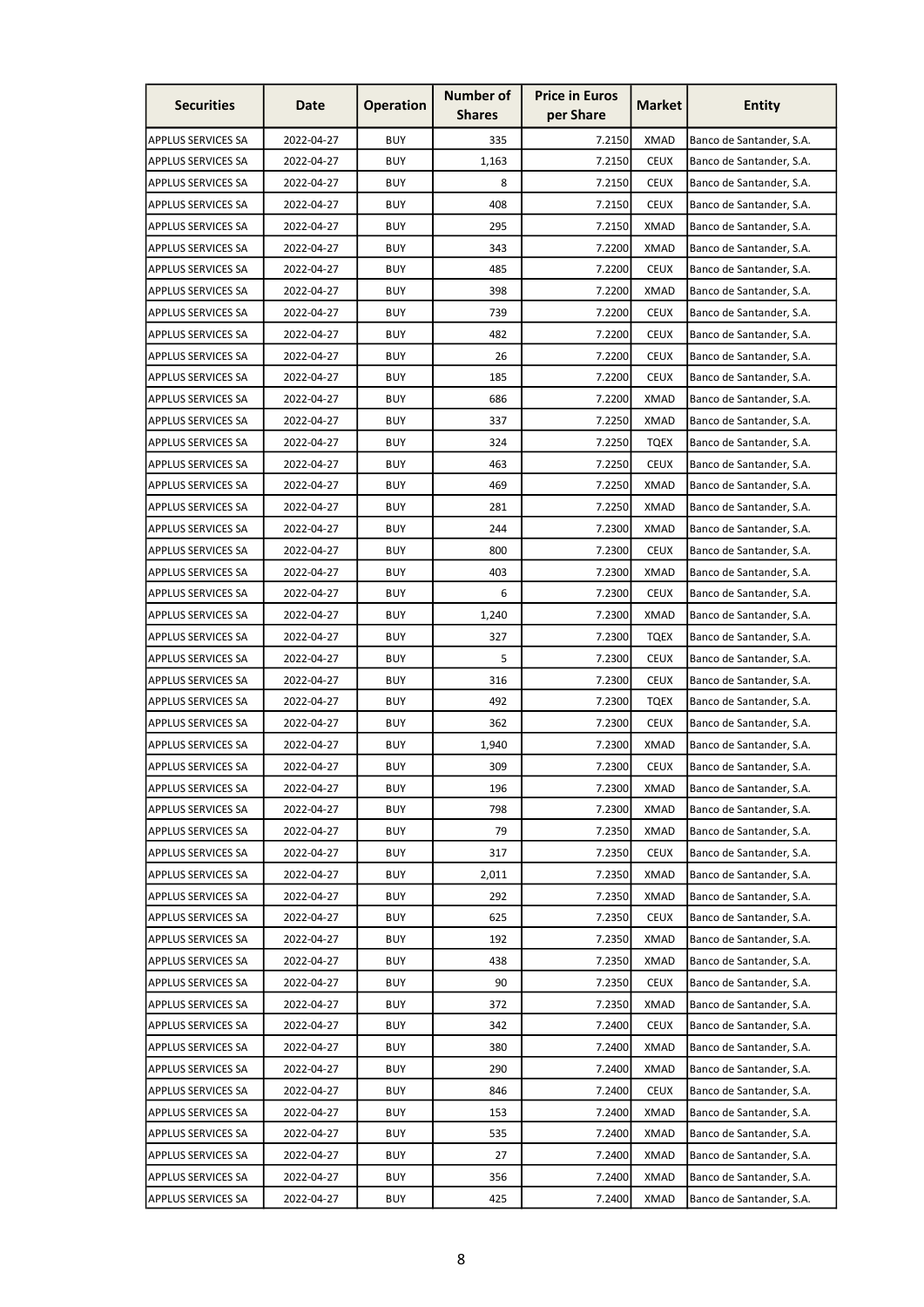| <b>Securities</b>         | Date       | <b>Operation</b> | <b>Number of</b><br><b>Shares</b> | <b>Price in Euros</b><br>per Share | Market      | <b>Entity</b>            |
|---------------------------|------------|------------------|-----------------------------------|------------------------------------|-------------|--------------------------|
| <b>APPLUS SERVICES SA</b> | 2022-04-27 | <b>BUY</b>       | 34                                | 7.2400                             | <b>CEUX</b> | Banco de Santander, S.A. |
| <b>APPLUS SERVICES SA</b> | 2022-04-27 | <b>BUY</b>       | 316                               | 7.2400                             | <b>TQEX</b> | Banco de Santander, S.A. |
| APPLUS SERVICES SA        | 2022-04-27 | <b>BUY</b>       | 393                               | 7.2400                             | <b>XMAD</b> | Banco de Santander, S.A. |
| <b>APPLUS SERVICES SA</b> | 2022-04-27 | <b>BUY</b>       | 324                               | 7.2450                             | <b>CEUX</b> | Banco de Santander, S.A. |
| <b>APPLUS SERVICES SA</b> | 2022-04-27 | <b>BUY</b>       | 567                               | 7.2450                             | <b>XMAD</b> | Banco de Santander, S.A. |
| APPLUS SERVICES SA        | 2022-04-27 | <b>BUY</b>       | 1,049                             | 7.2450                             | <b>CEUX</b> | Banco de Santander, S.A. |
| <b>APPLUS SERVICES SA</b> | 2022-04-27 | <b>BUY</b>       | 216                               | 7.2450                             | XMAD        | Banco de Santander, S.A. |
| APPLUS SERVICES SA        | 2022-04-27 | <b>BUY</b>       | 371                               | 7.2500                             | <b>XMAD</b> | Banco de Santander, S.A. |
| APPLUS SERVICES SA        | 2022-04-27 | <b>BUY</b>       | 1,308                             | 7.2500                             | <b>XMAD</b> | Banco de Santander, S.A. |
| <b>APPLUS SERVICES SA</b> | 2022-04-27 | <b>BUY</b>       | 426                               | 7.2550                             | <b>XMAD</b> | Banco de Santander, S.A. |
| APPLUS SERVICES SA        | 2022-04-27 | <b>BUY</b>       | 380                               | 7.2550                             | <b>CEUX</b> | Banco de Santander, S.A. |
| APPLUS SERVICES SA        | 2022-04-27 | <b>BUY</b>       | 635                               | 7.2550                             | <b>XMAD</b> | Banco de Santander, S.A. |
| <b>APPLUS SERVICES SA</b> | 2022-04-27 | <b>BUY</b>       | 3                                 | 7.2600                             | <b>XMAD</b> | Banco de Santander, S.A. |
| APPLUS SERVICES SA        | 2022-04-27 | <b>BUY</b>       | 550                               | 7.2600                             | <b>XMAD</b> | Banco de Santander, S.A. |
| APPLUS SERVICES SA        | 2022-04-27 | <b>BUY</b>       | 2,743                             | 7.2600                             | <b>XMAD</b> | Banco de Santander, S.A. |
| APPLUS SERVICES SA        | 2022-04-27 | <b>BUY</b>       | 2,373                             | 7.2600                             | <b>CEUX</b> | Banco de Santander, S.A. |
| APPLUS SERVICES SA        | 2022-04-27 | <b>BUY</b>       | 2                                 | 7.2600                             | <b>TQEX</b> | Banco de Santander, S.A. |
| APPLUS SERVICES SA        | 2022-04-27 | <b>BUY</b>       | 270                               | 7.2600                             | <b>XMAD</b> | Banco de Santander, S.A. |
| APPLUS SERVICES SA        | 2022-04-27 | <b>BUY</b>       | 75                                | 7.2600                             | <b>XMAD</b> | Banco de Santander, S.A. |
| APPLUS SERVICES SA        | 2022-04-27 | <b>BUY</b>       | 390                               | 7.2650                             | <b>CEUX</b> | Banco de Santander, S.A. |
| APPLUS SERVICES SA        | 2022-04-27 | <b>BUY</b>       | 867                               | 7.2650                             | <b>XMAD</b> | Banco de Santander, S.A. |
| <b>APPLUS SERVICES SA</b> | 2022-04-27 | <b>BUY</b>       | 506                               | 7.2650                             | <b>XMAD</b> | Banco de Santander, S.A. |
| <b>APPLUS SERVICES SA</b> | 2022-04-27 | <b>BUY</b>       | 988                               | 7.2650                             | <b>XMAD</b> | Banco de Santander, S.A. |
| <b>APPLUS SERVICES SA</b> | 2022-04-27 | <b>BUY</b>       | 196                               | 7.2650                             | <b>XMAD</b> | Banco de Santander, S.A. |
| APPLUS SERVICES SA        | 2022-04-27 | <b>BUY</b>       | 354                               | 7.2700                             | <b>CEUX</b> | Banco de Santander, S.A. |
| <b>APPLUS SERVICES SA</b> | 2022-04-27 | <b>BUY</b>       | 539                               | 7.2700                             | XMAD        | Banco de Santander, S.A. |
| <b>APPLUS SERVICES SA</b> | 2022-04-27 | <b>BUY</b>       | 1                                 | 7.2700                             | <b>XMAD</b> | Banco de Santander, S.A. |
| <b>APPLUS SERVICES SA</b> | 2022-04-27 | <b>BUY</b>       | 410                               | 7.2700                             | <b>XMAD</b> | Banco de Santander, S.A. |
| <b>APPLUS SERVICES SA</b> | 2022-04-27 | <b>BUY</b>       | 766                               | 7.2750                             | <b>CEUX</b> | Banco de Santander, S.A. |
| <b>APPLUS SERVICES SA</b> | 2022-04-27 | <b>BUY</b>       | 371                               | 7.2750                             | <b>XMAD</b> | Banco de Santander, S.A. |
| <b>APPLUS SERVICES SA</b> | 2022-04-27 | <b>BUY</b>       | 5                                 | 7.2750                             | <b>CEUX</b> | Banco de Santander, S.A. |
| <b>APPLUS SERVICES SA</b> | 2022-04-27 | <b>BUY</b>       | 946                               | 7.2750                             | <b>CEUX</b> | Banco de Santander, S.A. |
| <b>APPLUS SERVICES SA</b> | 2022-04-27 | <b>BUY</b>       | 382                               | 7.2750                             | <b>XMAD</b> | Banco de Santander, S.A. |
| <b>APPLUS SERVICES SA</b> | 2022-04-27 | <b>BUY</b>       | 315                               | 7.2750                             | <b>XMAD</b> | Banco de Santander, S.A. |
| <b>APPLUS SERVICES SA</b> | 2022-04-27 | <b>BUY</b>       | 127                               | 7.2750                             | <b>XMAD</b> | Banco de Santander, S.A. |
| <b>APPLUS SERVICES SA</b> | 2022-04-27 | <b>BUY</b>       | 380                               | 7.2750                             | <b>XMAD</b> | Banco de Santander, S.A. |
| <b>APPLUS SERVICES SA</b> | 2022-04-27 | <b>BUY</b>       | 409                               | 7.2750                             | <b>XMAD</b> | Banco de Santander, S.A. |
| <b>APPLUS SERVICES SA</b> | 2022-04-27 | <b>BUY</b>       | 423                               | 7.2750                             | <b>CEUX</b> | Banco de Santander, S.A. |
| <b>APPLUS SERVICES SA</b> | 2022-04-27 | <b>BUY</b>       | 506                               | 7.2800                             | <b>XMAD</b> | Banco de Santander, S.A. |
| <b>APPLUS SERVICES SA</b> | 2022-04-27 | <b>BUY</b>       | 787                               | 7.2800                             | <b>XMAD</b> | Banco de Santander, S.A. |
| <b>APPLUS SERVICES SA</b> | 2022-04-27 | <b>BUY</b>       | 328                               | 7.2800                             | <b>CEUX</b> | Banco de Santander, S.A. |
| <b>APPLUS SERVICES SA</b> | 2022-04-27 | <b>BUY</b>       | 882                               | 7.2800                             | <b>CEUX</b> | Banco de Santander, S.A. |
| <b>APPLUS SERVICES SA</b> | 2022-04-27 | <b>BUY</b>       | 1,068                             | 7.2800                             | <b>XMAD</b> | Banco de Santander, S.A. |
| <b>APPLUS SERVICES SA</b> | 2022-04-27 | <b>BUY</b>       | 6                                 | 7.2800                             | <b>XMAD</b> | Banco de Santander, S.A. |
| <b>APPLUS SERVICES SA</b> | 2022-04-27 | <b>BUY</b>       | 58                                | 7.2800                             | <b>XMAD</b> | Banco de Santander, S.A. |
| <b>APPLUS SERVICES SA</b> | 2022-04-27 | <b>BUY</b>       | 379                               | 7.2800                             | <b>XMAD</b> | Banco de Santander, S.A. |
| <b>APPLUS SERVICES SA</b> | 2022-04-27 | <b>BUY</b>       | 156                               | 7.2800                             | <b>XMAD</b> | Banco de Santander, S.A. |
| <b>APPLUS SERVICES SA</b> | 2022-04-27 | <b>BUY</b>       | 326                               | 7.2800                             | <b>XMAD</b> | Banco de Santander, S.A. |
| <b>APPLUS SERVICES SA</b> | 2022-04-27 | <b>BUY</b>       | 377                               | 7.2850                             | <b>CEUX</b> | Banco de Santander, S.A. |
| <b>APPLUS SERVICES SA</b> | 2022-04-27 | <b>BUY</b>       | 848                               | 7.2850                             | <b>XMAD</b> | Banco de Santander, S.A. |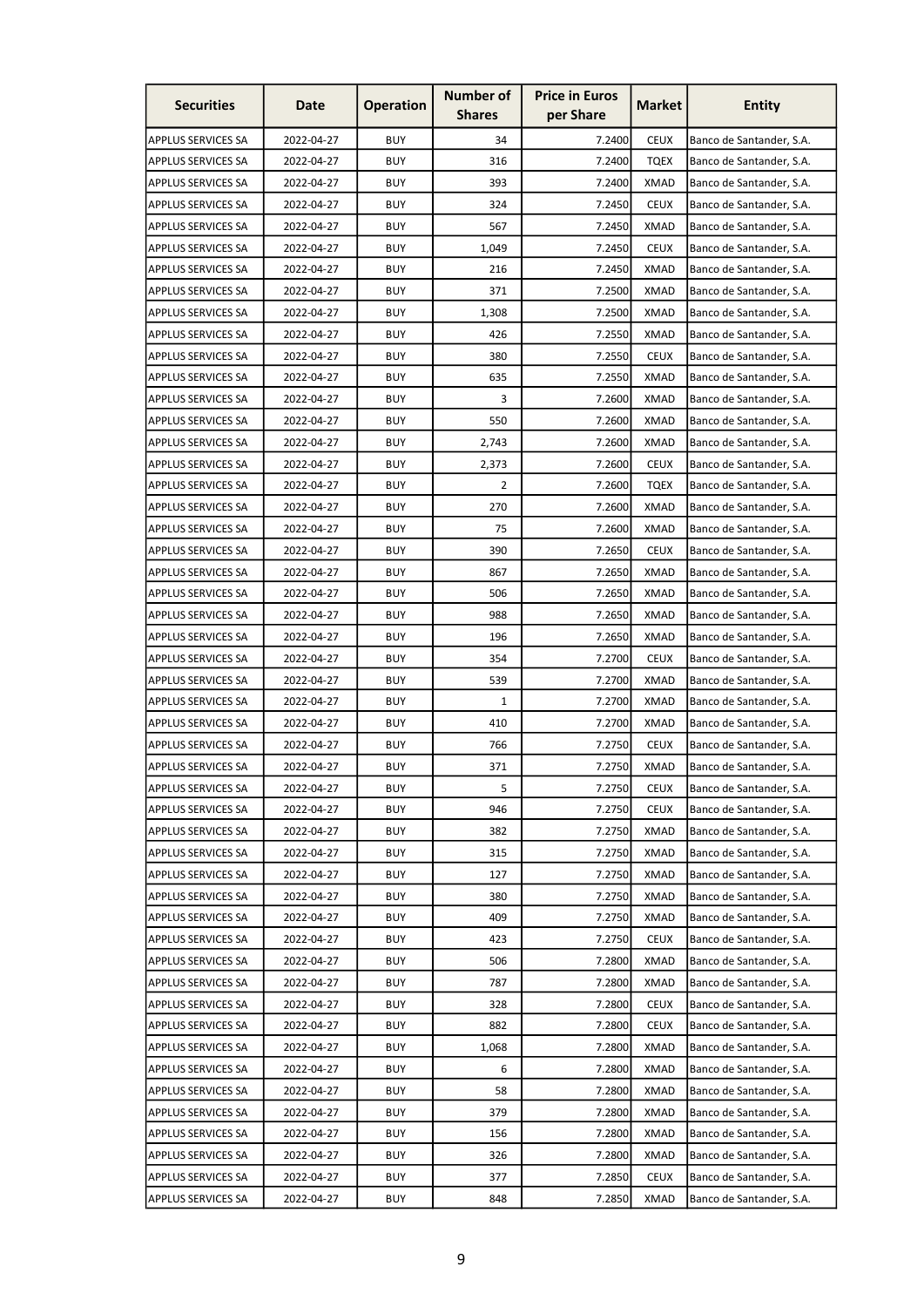| <b>Securities</b>         | Date       | <b>Operation</b> | <b>Number of</b><br><b>Shares</b> | <b>Price in Euros</b><br>per Share | <b>Market</b> | <b>Entity</b>            |
|---------------------------|------------|------------------|-----------------------------------|------------------------------------|---------------|--------------------------|
| <b>APPLUS SERVICES SA</b> | 2022-04-27 | <b>BUY</b>       | 177                               | 7.2850                             | <b>TQEX</b>   | Banco de Santander, S.A. |
| <b>APPLUS SERVICES SA</b> | 2022-04-27 | <b>BUY</b>       | 1,055                             | 7.2850                             | <b>XMAD</b>   | Banco de Santander, S.A. |
| <b>APPLUS SERVICES SA</b> | 2022-04-27 | <b>BUY</b>       | 681                               | 7.2950                             | <b>XMAD</b>   | Banco de Santander, S.A. |
| <b>APPLUS SERVICES SA</b> | 2022-04-28 | <b>BUY</b>       | 129                               | 7.2700                             | <b>XMAD</b>   | Banco de Santander, S.A. |
| <b>APPLUS SERVICES SA</b> | 2022-04-28 | <b>BUY</b>       | 361                               | 7.2700                             | <b>XMAD</b>   | Banco de Santander, S.A. |
| <b>APPLUS SERVICES SA</b> | 2022-04-28 | <b>BUY</b>       | 352                               | 7.2950                             | <b>CEUX</b>   | Banco de Santander, S.A. |
| <b>APPLUS SERVICES SA</b> | 2022-04-28 | <b>BUY</b>       | 338                               | 7.3250                             | <b>CEUX</b>   | Banco de Santander, S.A. |
| <b>APPLUS SERVICES SA</b> | 2022-04-28 | <b>BUY</b>       | 1,938                             | 7.3300                             | <b>CEUX</b>   | Banco de Santander, S.A. |
| APPLUS SERVICES SA        | 2022-04-28 | <b>BUY</b>       | 712                               | 7.3350                             | <b>XMAD</b>   | Banco de Santander, S.A. |
| <b>APPLUS SERVICES SA</b> | 2022-04-28 | <b>BUY</b>       | 388                               | 7.3350                             | <b>XMAD</b>   | Banco de Santander, S.A. |
| APPLUS SERVICES SA        | 2022-04-28 | <b>BUY</b>       | 44                                | 7.3350                             | <b>CEUX</b>   | Banco de Santander, S.A. |
| APPLUS SERVICES SA        | 2022-04-28 | <b>BUY</b>       | 299                               | 7.3350                             | <b>CEUX</b>   | Banco de Santander, S.A. |
| <b>APPLUS SERVICES SA</b> | 2022-04-28 | <b>BUY</b>       | 125                               | 7.3400                             | XMAD          | Banco de Santander, S.A. |
| APPLUS SERVICES SA        | 2022-04-28 | <b>BUY</b>       | 119                               | 7.3400                             | <b>XMAD</b>   | Banco de Santander, S.A. |
| APPLUS SERVICES SA        | 2022-04-28 | <b>BUY</b>       | 54                                | 7.3400                             | <b>XMAD</b>   | Banco de Santander, S.A. |
| <b>APPLUS SERVICES SA</b> | 2022-04-28 | <b>BUY</b>       | 10                                | 7.3400                             | <b>XMAD</b>   | Banco de Santander, S.A. |
| APPLUS SERVICES SA        | 2022-04-28 | <b>BUY</b>       | 400                               | 7.3450                             | <b>CEUX</b>   | Banco de Santander, S.A. |
| APPLUS SERVICES SA        | 2022-04-28 | <b>BUY</b>       | 440                               | 7.3500                             | <b>CEUX</b>   | Banco de Santander, S.A. |
| <b>APPLUS SERVICES SA</b> | 2022-04-28 | <b>BUY</b>       | 792                               | 7.3500                             | <b>XMAD</b>   | Banco de Santander, S.A. |
| APPLUS SERVICES SA        | 2022-04-28 | <b>BUY</b>       | 102                               | 7.3500                             | <b>XMAD</b>   | Banco de Santander, S.A. |
| APPLUS SERVICES SA        | 2022-04-28 | <b>BUY</b>       | 771                               | 7.3500                             | <b>XMAD</b>   | Banco de Santander, S.A. |
| APPLUS SERVICES SA        | 2022-04-28 | <b>BUY</b>       | 179                               | 7.3500                             | <b>XMAD</b>   | Banco de Santander, S.A. |
| APPLUS SERVICES SA        | 2022-04-28 | <b>BUY</b>       | 80                                | 7.3500                             | <b>XMAD</b>   | Banco de Santander, S.A. |
| APPLUS SERVICES SA        | 2022-04-28 | <b>BUY</b>       | 194                               | 7.3500                             | <b>XMAD</b>   | Banco de Santander, S.A. |
| APPLUS SERVICES SA        | 2022-04-28 | <b>BUY</b>       | 538                               | 7.3500                             | XMAD          | Banco de Santander, S.A. |
| APPLUS SERVICES SA        | 2022-04-28 | <b>BUY</b>       | 521                               | 7.3550                             | <b>XMAD</b>   | Banco de Santander, S.A. |
| <b>APPLUS SERVICES SA</b> | 2022-04-28 | <b>BUY</b>       | 873                               | 7.3550                             | <b>CEUX</b>   | Banco de Santander, S.A. |
| <b>APPLUS SERVICES SA</b> | 2022-04-28 | <b>BUY</b>       | 676                               | 7.3550                             | <b>XMAD</b>   | Banco de Santander, S.A. |
| <b>APPLUS SERVICES SA</b> | 2022-04-28 | <b>BUY</b>       | 665                               | 7.3550                             | <b>XMAD</b>   | Banco de Santander, S.A. |
| <b>APPLUS SERVICES SA</b> | 2022-04-28 | <b>BUY</b>       | 502                               | 7.3550                             | <b>XMAD</b>   | Banco de Santander, S.A. |
| <b>APPLUS SERVICES SA</b> | 2022-04-28 | <b>BUY</b>       | 35                                | 7.3600                             | <b>CEUX</b>   | Banco de Santander, S.A. |
| <b>APPLUS SERVICES SA</b> | 2022-04-28 | <b>BUY</b>       | 3                                 | 7.3600                             | <b>CEUX</b>   | Banco de Santander, S.A. |
| <b>APPLUS SERVICES SA</b> | 2022-04-28 | <b>BUY</b>       | 445                               | 7.3600                             | <b>XMAD</b>   | Banco de Santander, S.A. |
| <b>APPLUS SERVICES SA</b> | 2022-04-28 | <b>BUY</b>       | 424                               | 7.3600                             | <b>XMAD</b>   | Banco de Santander, S.A. |
| <b>APPLUS SERVICES SA</b> | 2022-04-28 | <b>BUY</b>       | 330                               | 7.3600                             | <b>CEUX</b>   | Banco de Santander, S.A. |
| <b>APPLUS SERVICES SA</b> | 2022-04-28 | <b>BUY</b>       | 479                               | 7.3600                             | <b>CEUX</b>   | Banco de Santander, S.A. |
| <b>APPLUS SERVICES SA</b> | 2022-04-28 | <b>BUY</b>       | 318                               | 7.3600                             | <b>CEUX</b>   | Banco de Santander, S.A. |
| <b>APPLUS SERVICES SA</b> | 2022-04-28 | <b>BUY</b>       | 1,219                             | 7.3600                             | <b>XMAD</b>   | Banco de Santander, S.A. |
| APPLUS SERVICES SA        | 2022-04-28 | <b>BUY</b>       | 679                               | 7.3600                             | <b>XMAD</b>   | Banco de Santander, S.A. |
| APPLUS SERVICES SA        | 2022-04-28 | <b>BUY</b>       | 442                               | 7.3600                             | <b>XMAD</b>   | Banco de Santander, S.A. |
| <b>APPLUS SERVICES SA</b> | 2022-04-28 | <b>BUY</b>       | 341                               | 7.3600                             | <b>CEUX</b>   | Banco de Santander, S.A. |
| <b>APPLUS SERVICES SA</b> | 2022-04-28 | <b>BUY</b>       | 88                                | 7.3600                             | <b>XMAD</b>   | Banco de Santander, S.A. |
| <b>APPLUS SERVICES SA</b> | 2022-04-28 | <b>BUY</b>       | 1,120                             | 7.3650                             | <b>CEUX</b>   | Banco de Santander, S.A. |
| <b>APPLUS SERVICES SA</b> | 2022-04-28 | <b>BUY</b>       | 755                               | 7.3650                             | <b>CEUX</b>   | Banco de Santander, S.A. |
| <b>APPLUS SERVICES SA</b> | 2022-04-28 | <b>BUY</b>       | 373                               | 7.3650                             | <b>XMAD</b>   | Banco de Santander, S.A. |
| <b>APPLUS SERVICES SA</b> | 2022-04-28 | <b>BUY</b>       | 338                               | 7.3650                             | <b>TQEX</b>   | Banco de Santander, S.A. |
| <b>APPLUS SERVICES SA</b> | 2022-04-28 | <b>BUY</b>       | 185                               | 7.3650                             | <b>CEUX</b>   | Banco de Santander, S.A. |
| <b>APPLUS SERVICES SA</b> | 2022-04-28 | <b>BUY</b>       | 116                               | 7.3650                             | <b>TQEX</b>   | Banco de Santander, S.A. |
| <b>APPLUS SERVICES SA</b> | 2022-04-28 | <b>BUY</b>       | 583                               | 7.3650                             | <b>XMAD</b>   | Banco de Santander, S.A. |
| <b>APPLUS SERVICES SA</b> | 2022-04-28 | <b>BUY</b>       | 847                               | 7.3700                             | <b>XMAD</b>   | Banco de Santander, S.A. |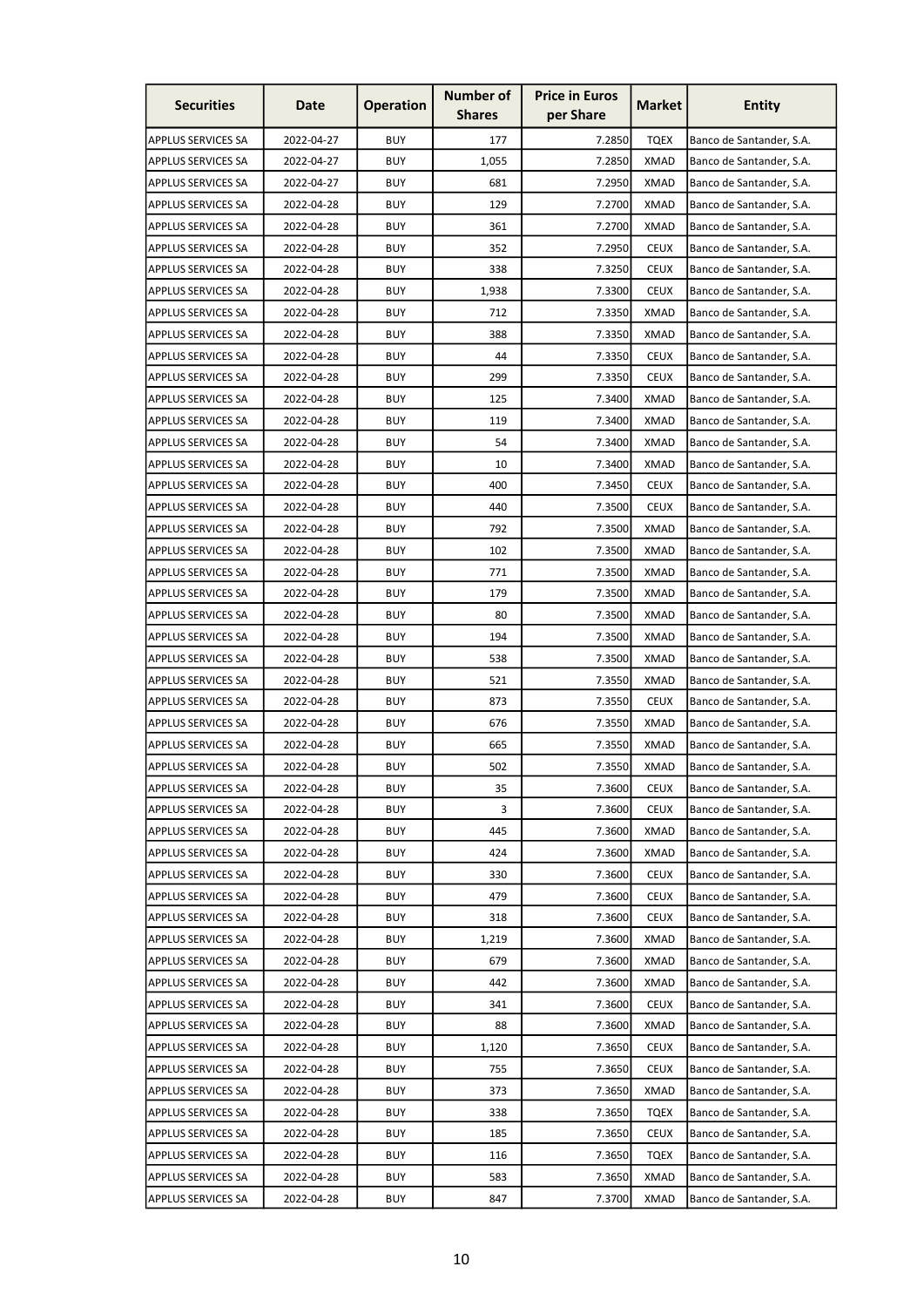| <b>Securities</b>         | Date       | <b>Operation</b> | <b>Number of</b><br><b>Shares</b> | <b>Price in Euros</b><br>per Share | <b>Market</b> | <b>Entity</b>            |
|---------------------------|------------|------------------|-----------------------------------|------------------------------------|---------------|--------------------------|
| <b>APPLUS SERVICES SA</b> | 2022-04-28 | <b>BUY</b>       | 200                               | 7.3700                             | <b>XMAD</b>   | Banco de Santander, S.A. |
| <b>APPLUS SERVICES SA</b> | 2022-04-28 | <b>BUY</b>       | 282                               | 7.3700                             | <b>CEUX</b>   | Banco de Santander, S.A. |
| <b>APPLUS SERVICES SA</b> | 2022-04-28 | <b>BUY</b>       | 80                                | 7.3700                             | <b>CEUX</b>   | Banco de Santander, S.A. |
| <b>APPLUS SERVICES SA</b> | 2022-04-28 | <b>BUY</b>       | 1,291                             | 7.3750                             | <b>XMAD</b>   | Banco de Santander, S.A. |
| <b>APPLUS SERVICES SA</b> | 2022-04-28 | <b>BUY</b>       | 741                               | 7.3750                             | <b>XMAD</b>   | Banco de Santander, S.A. |
| <b>APPLUS SERVICES SA</b> | 2022-04-28 | <b>BUY</b>       | 641                               | 7.3750                             | <b>XMAD</b>   | Banco de Santander, S.A. |
| <b>APPLUS SERVICES SA</b> | 2022-04-28 | <b>BUY</b>       | 243                               | 7.3750                             | <b>XMAD</b>   | Banco de Santander, S.A. |
| <b>APPLUS SERVICES SA</b> | 2022-04-28 | <b>BUY</b>       | 374                               | 7.3750                             | <b>CEUX</b>   | Banco de Santander, S.A. |
| APPLUS SERVICES SA        | 2022-04-28 | <b>BUY</b>       | 68                                | 7.3750                             | <b>CEUX</b>   | Banco de Santander, S.A. |
| <b>APPLUS SERVICES SA</b> | 2022-04-28 | <b>BUY</b>       | 584                               | 7.3750                             | <b>CEUX</b>   | Banco de Santander, S.A. |
| APPLUS SERVICES SA        | 2022-04-28 | <b>BUY</b>       | 398                               | 7.3800                             | <b>CEUX</b>   | Banco de Santander, S.A. |
| APPLUS SERVICES SA        | 2022-04-28 | <b>BUY</b>       | 354                               | 7.3800                             | <b>XMAD</b>   | Banco de Santander, S.A. |
| <b>APPLUS SERVICES SA</b> | 2022-04-28 | <b>BUY</b>       | 324                               | 7.3800                             | <b>XMAD</b>   | Banco de Santander, S.A. |
| APPLUS SERVICES SA        | 2022-04-28 | <b>BUY</b>       | 479                               | 7.3850                             | <b>CEUX</b>   | Banco de Santander, S.A. |
| APPLUS SERVICES SA        | 2022-04-28 | <b>BUY</b>       | 230                               | 7.3850                             | <b>CEUX</b>   | Banco de Santander, S.A. |
| <b>APPLUS SERVICES SA</b> | 2022-04-28 | <b>BUY</b>       | 97                                | 7.3850                             | <b>XMAD</b>   | Banco de Santander, S.A. |
| APPLUS SERVICES SA        | 2022-04-28 | <b>BUY</b>       | 477                               | 7.3900                             | <b>CEUX</b>   | Banco de Santander, S.A. |
| APPLUS SERVICES SA        | 2022-04-28 | <b>BUY</b>       | 113                               | 7.3900                             | <b>TQEX</b>   | Banco de Santander, S.A. |
| <b>APPLUS SERVICES SA</b> | 2022-04-28 | <b>BUY</b>       | 468                               | 7.3950                             | <b>TQEX</b>   | Banco de Santander, S.A. |
| APPLUS SERVICES SA        | 2022-04-28 | <b>BUY</b>       | 326                               | 7.3950                             | <b>XMAD</b>   | Banco de Santander, S.A. |
| <b>APPLUS SERVICES SA</b> | 2022-04-28 | <b>BUY</b>       | 329                               | 7.3950                             | <b>CEUX</b>   | Banco de Santander, S.A. |
| APPLUS SERVICES SA        | 2022-04-28 | <b>BUY</b>       | 1,096                             | 7.3950                             | <b>XMAD</b>   | Banco de Santander, S.A. |
| APPLUS SERVICES SA        | 2022-04-28 | <b>BUY</b>       | 15                                | 7.4000                             | <b>CEUX</b>   | Banco de Santander, S.A. |
| APPLUS SERVICES SA        | 2022-04-28 | <b>BUY</b>       | 412                               | 7.4000                             | <b>XMAD</b>   | Banco de Santander, S.A. |
| APPLUS SERVICES SA        | 2022-04-28 | <b>BUY</b>       | 1,799                             | 7.4000                             | XMAD          | Banco de Santander, S.A. |
| APPLUS SERVICES SA        | 2022-04-28 | <b>BUY</b>       | 194                               | 7.4000                             | XMAD          | Banco de Santander, S.A. |
| <b>APPLUS SERVICES SA</b> | 2022-04-28 | <b>BUY</b>       | 261                               | 7.4000                             | <b>XMAD</b>   | Banco de Santander, S.A. |
| <b>APPLUS SERVICES SA</b> | 2022-04-28 | <b>BUY</b>       | 1,138                             | 7.4000                             | <b>XMAD</b>   | Banco de Santander, S.A. |
| <b>APPLUS SERVICES SA</b> | 2022-04-28 | <b>BUY</b>       | 1,679                             | 7.4000                             | <b>XMAD</b>   | Banco de Santander, S.A. |
| <b>APPLUS SERVICES SA</b> | 2022-04-28 | <b>BUY</b>       | 172                               | 7.4000                             | <b>XMAD</b>   | Banco de Santander, S.A. |
| <b>APPLUS SERVICES SA</b> | 2022-04-28 | <b>BUY</b>       | 1,892                             | 7.4050                             | <b>XMAD</b>   | Banco de Santander, S.A. |
| <b>APPLUS SERVICES SA</b> | 2022-04-28 | <b>BUY</b>       | 333                               | 7.4050                             | <b>XMAD</b>   | Banco de Santander, S.A. |
| <b>APPLUS SERVICES SA</b> | 2022-04-28 | <b>BUY</b>       | 396                               | 7.4050                             | <b>CEUX</b>   | Banco de Santander, S.A. |
| <b>APPLUS SERVICES SA</b> | 2022-04-28 | <b>BUY</b>       | 466                               | 7.4100                             | <b>CEUX</b>   | Banco de Santander, S.A. |
| <b>APPLUS SERVICES SA</b> | 2022-04-28 | <b>BUY</b>       | 438                               | 7.4100                             | <b>CEUX</b>   | Banco de Santander, S.A. |
| <b>APPLUS SERVICES SA</b> | 2022-04-28 | <b>BUY</b>       | 336                               | 7.4100                             | <b>XMAD</b>   | Banco de Santander, S.A. |
| <b>APPLUS SERVICES SA</b> | 2022-04-28 | <b>BUY</b>       | 163                               | 7.4100                             | <b>XMAD</b>   | Banco de Santander, S.A. |
| <b>APPLUS SERVICES SA</b> | 2022-04-28 | <b>BUY</b>       | 206                               | 7.4100                             | <b>XMAD</b>   | Banco de Santander, S.A. |
| APPLUS SERVICES SA        | 2022-04-28 | <b>BUY</b>       | 1,085                             | 7.4100                             | <b>CEUX</b>   | Banco de Santander, S.A. |
| APPLUS SERVICES SA        | 2022-04-28 | <b>BUY</b>       | 751                               | 7.4100                             | <b>XMAD</b>   | Banco de Santander, S.A. |
| <b>APPLUS SERVICES SA</b> | 2022-04-28 | <b>BUY</b>       | 205                               | 7.4100                             | <b>XMAD</b>   | Banco de Santander, S.A. |
| <b>APPLUS SERVICES SA</b> | 2022-04-28 | <b>BUY</b>       | 100                               | 7.4150                             | <b>CEUX</b>   | Banco de Santander, S.A. |
| <b>APPLUS SERVICES SA</b> | 2022-04-28 | <b>BUY</b>       | 180                               | 7.4150                             | <b>CEUX</b>   | Banco de Santander, S.A. |
| <b>APPLUS SERVICES SA</b> | 2022-04-28 | <b>BUY</b>       | 373                               | 7.4200                             | <b>TQEX</b>   | Banco de Santander, S.A. |
| <b>APPLUS SERVICES SA</b> | 2022-04-28 | <b>BUY</b>       | 514                               | 7.4200                             | <b>XMAD</b>   | Banco de Santander, S.A. |
| <b>APPLUS SERVICES SA</b> | 2022-04-28 | <b>BUY</b>       | 345                               | 7.4200                             | <b>XMAD</b>   | Banco de Santander, S.A. |
| <b>APPLUS SERVICES SA</b> | 2022-04-28 | <b>BUY</b>       | 644                               | 7.4200                             | <b>XMAD</b>   | Banco de Santander, S.A. |
| <b>APPLUS SERVICES SA</b> | 2022-04-28 | <b>BUY</b>       | 1,120                             | 7.4200                             | <b>XMAD</b>   | Banco de Santander, S.A. |
| <b>APPLUS SERVICES SA</b> | 2022-04-28 | <b>BUY</b>       | 6                                 | 7.4200                             | <b>CEUX</b>   | Banco de Santander, S.A. |
| <b>APPLUS SERVICES SA</b> | 2022-04-28 | <b>BUY</b>       | 565                               | 7.4200                             | <b>XMAD</b>   | Banco de Santander, S.A. |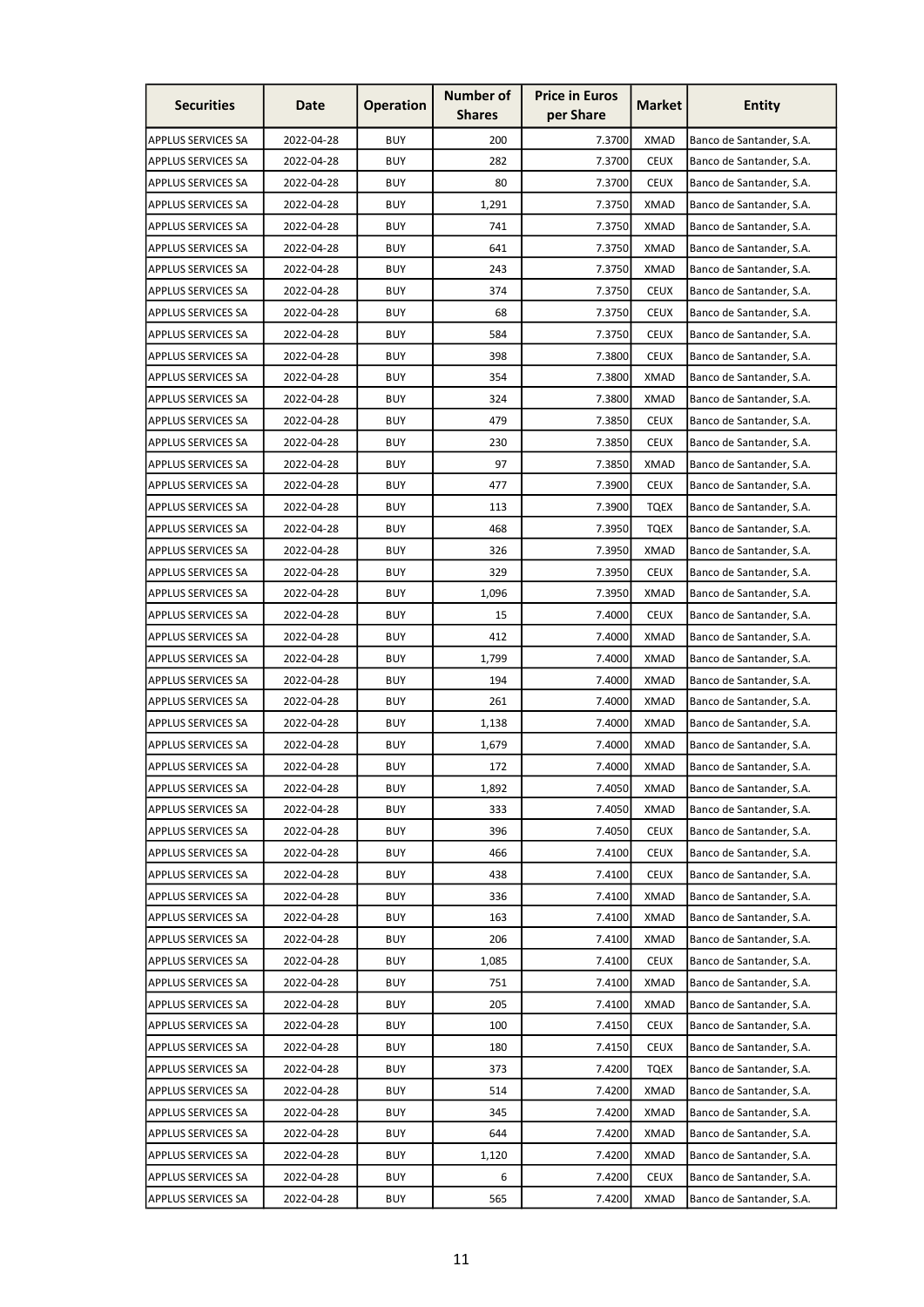| <b>Securities</b>         | Date       | <b>Operation</b> | <b>Number of</b><br><b>Shares</b> | <b>Price in Euros</b><br>per Share | <b>Market</b> | <b>Entity</b>            |
|---------------------------|------------|------------------|-----------------------------------|------------------------------------|---------------|--------------------------|
| <b>APPLUS SERVICES SA</b> | 2022-04-28 | <b>BUY</b>       | 342                               | 7.4200                             | <b>TQEX</b>   | Banco de Santander, S.A. |
| <b>APPLUS SERVICES SA</b> | 2022-04-28 | <b>BUY</b>       | 1,071                             | 7.4200                             | <b>XMAD</b>   | Banco de Santander, S.A. |
| <b>APPLUS SERVICES SA</b> | 2022-04-28 | <b>BUY</b>       | 614                               | 7.4200                             | <b>CEUX</b>   | Banco de Santander, S.A. |
| <b>APPLUS SERVICES SA</b> | 2022-04-28 | <b>BUY</b>       | 435                               | 7.4250                             | <b>CEUX</b>   | Banco de Santander, S.A. |
| <b>APPLUS SERVICES SA</b> | 2022-04-28 | <b>BUY</b>       | 372                               | 7.4250                             | <b>CEUX</b>   | Banco de Santander, S.A. |
| <b>APPLUS SERVICES SA</b> | 2022-04-28 | <b>BUY</b>       | 227                               | 7.4250                             | <b>CEUX</b>   | Banco de Santander, S.A. |
| <b>APPLUS SERVICES SA</b> | 2022-04-28 | <b>BUY</b>       | 322                               | 7.4250                             | <b>XMAD</b>   | Banco de Santander, S.A. |
| <b>APPLUS SERVICES SA</b> | 2022-04-28 | <b>BUY</b>       | 765                               | 7.4250                             | <b>XMAD</b>   | Banco de Santander, S.A. |
| APPLUS SERVICES SA        | 2022-04-28 | <b>BUY</b>       | 964                               | 7.4250                             | <b>XMAD</b>   | Banco de Santander, S.A. |
| <b>APPLUS SERVICES SA</b> | 2022-04-28 | <b>BUY</b>       | 400                               | 7.4250                             | <b>XMAD</b>   | Banco de Santander, S.A. |
| APPLUS SERVICES SA        | 2022-04-28 | <b>BUY</b>       | 250                               | 7.4300                             | <b>CEUX</b>   | Banco de Santander, S.A. |
| APPLUS SERVICES SA        | 2022-04-28 | <b>BUY</b>       | 29                                | 7.4300                             | <b>CEUX</b>   | Banco de Santander, S.A. |
| <b>APPLUS SERVICES SA</b> | 2022-04-28 | <b>BUY</b>       | 795                               | 7.4300                             | <b>CEUX</b>   | Banco de Santander, S.A. |
| APPLUS SERVICES SA        | 2022-04-28 | <b>BUY</b>       | 971                               | 7.4350                             | <b>XMAD</b>   | Banco de Santander, S.A. |
| APPLUS SERVICES SA        | 2022-04-28 | <b>BUY</b>       | 480                               | 7.4400                             | <b>CEUX</b>   | Banco de Santander, S.A. |
| <b>APPLUS SERVICES SA</b> | 2022-04-29 | <b>BUY</b>       | 475                               | 7.3900                             | <b>XMAD</b>   | Banco de Santander, S.A. |
| APPLUS SERVICES SA        | 2022-04-29 | <b>BUY</b>       | 17                                | 7.3950                             | <b>XMAD</b>   | Banco de Santander, S.A. |
| APPLUS SERVICES SA        | 2022-04-29 | <b>BUY</b>       | 385                               | 7.3950                             | <b>XMAD</b>   | Banco de Santander, S.A. |
| <b>APPLUS SERVICES SA</b> | 2022-04-29 | <b>BUY</b>       | 61                                | 7.3950                             | <b>XMAD</b>   | Banco de Santander, S.A. |
| APPLUS SERVICES SA        | 2022-04-29 | <b>BUY</b>       | 322                               | 7.4000                             | <b>XMAD</b>   | Banco de Santander, S.A. |
| APPLUS SERVICES SA        | 2022-04-29 | <b>BUY</b>       | 772                               | 7.4000                             | <b>XMAD</b>   | Banco de Santander, S.A. |
| APPLUS SERVICES SA        | 2022-04-29 | <b>BUY</b>       | 305                               | 7.4050                             | XMAD          | Banco de Santander, S.A. |
| APPLUS SERVICES SA        | 2022-04-29 | <b>BUY</b>       | 699                               | 7.4050                             | <b>CEUX</b>   | Banco de Santander, S.A. |
| APPLUS SERVICES SA        | 2022-04-29 | <b>BUY</b>       | 164                               | 7.4050                             | <b>XMAD</b>   | Banco de Santander, S.A. |
| APPLUS SERVICES SA        | 2022-04-29 | <b>BUY</b>       | 430                               | 7.4050                             | XMAD          | Banco de Santander, S.A. |
| APPLUS SERVICES SA        | 2022-04-29 | <b>BUY</b>       | 357                               | 7.4050                             | <b>CEUX</b>   | Banco de Santander, S.A. |
| <b>APPLUS SERVICES SA</b> | 2022-04-29 | <b>BUY</b>       | 387                               | 7.4050                             | <b>XMAD</b>   | Banco de Santander, S.A. |
| <b>APPLUS SERVICES SA</b> | 2022-04-29 | <b>BUY</b>       | 327                               | 7.4050                             | <b>XMAD</b>   | Banco de Santander, S.A. |
| <b>APPLUS SERVICES SA</b> | 2022-04-29 | <b>BUY</b>       | 557                               | 7.4050                             | <b>CEUX</b>   | Banco de Santander, S.A. |
| <b>APPLUS SERVICES SA</b> | 2022-04-29 | <b>BUY</b>       | 322                               | 7.4050                             | <b>CEUX</b>   | Banco de Santander, S.A. |
| <b>APPLUS SERVICES SA</b> | 2022-04-29 | <b>BUY</b>       | 145                               | 7.4050                             | <b>XMAD</b>   | Banco de Santander, S.A. |
| <b>APPLUS SERVICES SA</b> | 2022-04-29 | <b>BUY</b>       | 528                               | 7.4100                             | <b>CEUX</b>   | Banco de Santander, S.A. |
| <b>APPLUS SERVICES SA</b> | 2022-04-29 | <b>BUY</b>       | 1,002                             | 7.4100                             | <b>XMAD</b>   | Banco de Santander, S.A. |
| <b>APPLUS SERVICES SA</b> | 2022-04-29 | <b>BUY</b>       | 89                                | 7.4100                             | <b>XMAD</b>   | Banco de Santander, S.A. |
| <b>APPLUS SERVICES SA</b> | 2022-04-29 | <b>BUY</b>       | 601                               | 7.4100                             | <b>XMAD</b>   | Banco de Santander, S.A. |
| <b>APPLUS SERVICES SA</b> | 2022-04-29 | <b>BUY</b>       | 322                               | 7.4100                             | <b>CEUX</b>   | Banco de Santander, S.A. |
| <b>APPLUS SERVICES SA</b> | 2022-04-29 | <b>BUY</b>       | 20                                | 7.4100                             | <b>XMAD</b>   | Banco de Santander, S.A. |
| <b>APPLUS SERVICES SA</b> | 2022-04-29 | <b>BUY</b>       | 89                                | 7.4100                             | <b>XMAD</b>   | Banco de Santander, S.A. |
| APPLUS SERVICES SA        | 2022-04-29 | <b>BUY</b>       | 12                                | 7.4100                             | <b>XMAD</b>   | Banco de Santander, S.A. |
| APPLUS SERVICES SA        | 2022-04-29 | <b>BUY</b>       | 202                               | 7.4100                             | <b>XMAD</b>   | Banco de Santander, S.A. |
| <b>APPLUS SERVICES SA</b> | 2022-04-29 | <b>BUY</b>       | 81                                | 7.4100                             | <b>XMAD</b>   | Banco de Santander, S.A. |
| <b>APPLUS SERVICES SA</b> | 2022-04-29 | <b>BUY</b>       | 1,302                             | 7.4100                             | <b>XMAD</b>   | Banco de Santander, S.A. |
| <b>APPLUS SERVICES SA</b> | 2022-04-29 | <b>BUY</b>       | 119                               | 7.4150                             | <b>CEUX</b>   | Banco de Santander, S.A. |
| <b>APPLUS SERVICES SA</b> | 2022-04-29 | <b>BUY</b>       | 229                               | 7.4150                             | <b>TQEX</b>   | Banco de Santander, S.A. |
| <b>APPLUS SERVICES SA</b> | 2022-04-29 | <b>BUY</b>       | 894                               | 7.4150                             | <b>XMAD</b>   | Banco de Santander, S.A. |
| <b>APPLUS SERVICES SA</b> | 2022-04-29 | <b>BUY</b>       | 166                               | 7.4200                             | <b>XMAD</b>   | Banco de Santander, S.A. |
| <b>APPLUS SERVICES SA</b> | 2022-04-29 | <b>BUY</b>       | 696                               | 7.4200                             | XMAD          | Banco de Santander, S.A. |
| <b>APPLUS SERVICES SA</b> | 2022-04-29 | <b>BUY</b>       | 8                                 | 7.4200                             | <b>CEUX</b>   | Banco de Santander, S.A. |
| <b>APPLUS SERVICES SA</b> | 2022-04-29 | <b>BUY</b>       | 317                               | 7.4200                             | <b>CEUX</b>   | Banco de Santander, S.A. |
| <b>APPLUS SERVICES SA</b> | 2022-04-29 | <b>BUY</b>       | 226                               | 7.4200                             | <b>CEUX</b>   | Banco de Santander, S.A. |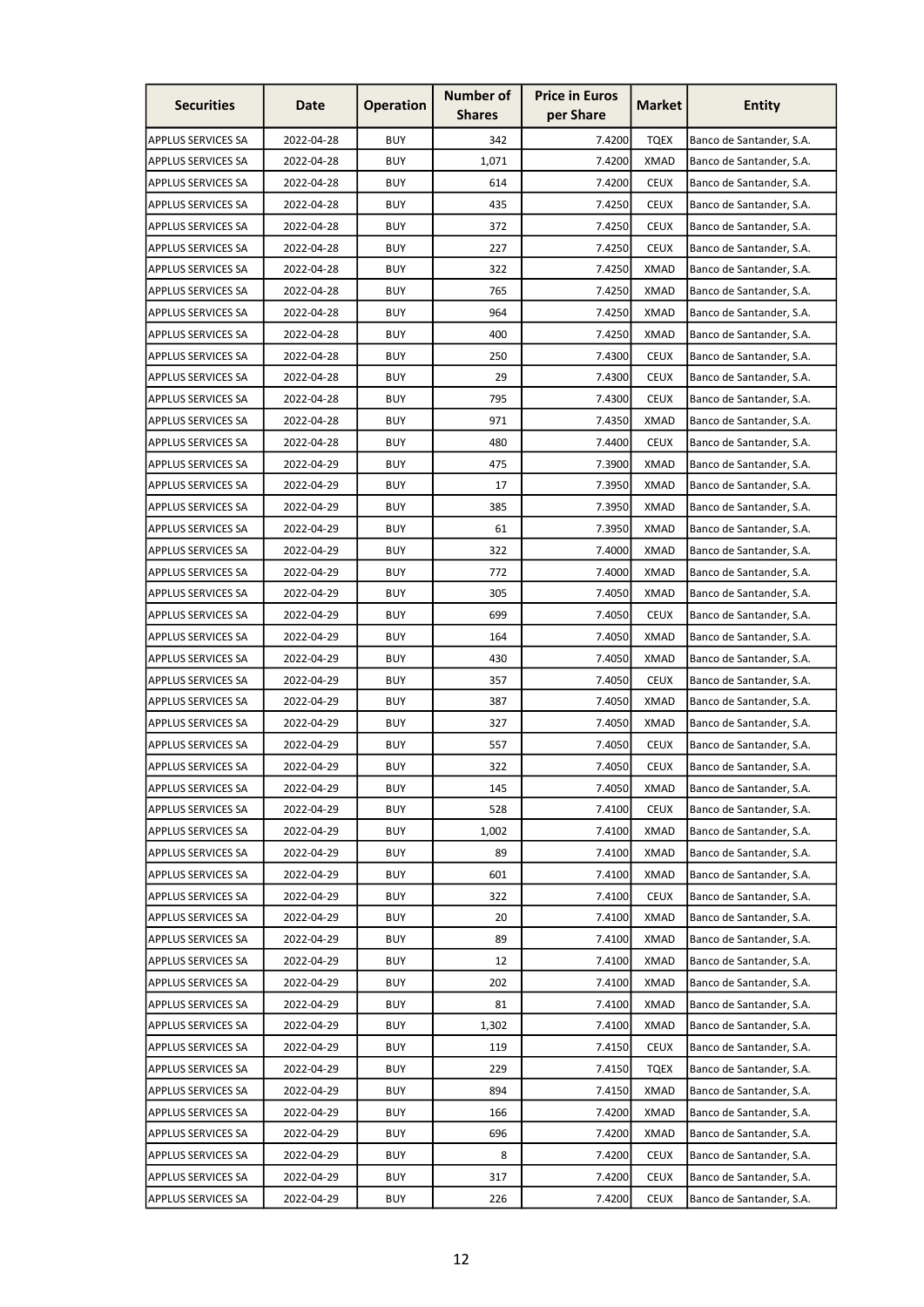| <b>Securities</b>         | Date       | <b>Operation</b> | <b>Number of</b><br><b>Shares</b> | <b>Price in Euros</b><br>per Share | Market      | <b>Entity</b>            |
|---------------------------|------------|------------------|-----------------------------------|------------------------------------|-------------|--------------------------|
| <b>APPLUS SERVICES SA</b> | 2022-04-29 | <b>BUY</b>       | 239                               | 7.4200                             | <b>CEUX</b> | Banco de Santander, S.A. |
| <b>APPLUS SERVICES SA</b> | 2022-04-29 | <b>BUY</b>       | 703                               | 7.4200                             | <b>CEUX</b> | Banco de Santander, S.A. |
| APPLUS SERVICES SA        | 2022-04-29 | <b>BUY</b>       | 455                               | 7.4200                             | <b>XMAD</b> | Banco de Santander, S.A. |
| <b>APPLUS SERVICES SA</b> | 2022-04-29 | <b>BUY</b>       | 18                                | 7.4200                             | <b>CEUX</b> | Banco de Santander, S.A. |
| <b>APPLUS SERVICES SA</b> | 2022-04-29 | <b>BUY</b>       | 447                               | 7.4200                             | <b>CEUX</b> | Banco de Santander, S.A. |
| APPLUS SERVICES SA        | 2022-04-29 | <b>BUY</b>       | 203                               | 7.4200                             | <b>XMAD</b> | Banco de Santander, S.A. |
| <b>APPLUS SERVICES SA</b> | 2022-04-29 | <b>BUY</b>       | 442                               | 7.4250                             | XMAD        | Banco de Santander, S.A. |
| APPLUS SERVICES SA        | 2022-04-29 | <b>BUY</b>       | 344                               | 7.4300                             | <b>XMAD</b> | Banco de Santander, S.A. |
| APPLUS SERVICES SA        | 2022-04-29 | <b>BUY</b>       | 377                               | 7.4300                             | <b>XMAD</b> | Banco de Santander, S.A. |
| <b>APPLUS SERVICES SA</b> | 2022-04-29 | <b>BUY</b>       | 4                                 | 7.4300                             | <b>XMAD</b> | Banco de Santander, S.A. |
| APPLUS SERVICES SA        | 2022-04-29 | <b>BUY</b>       | 700                               | 7.4300                             | <b>CEUX</b> | Banco de Santander, S.A. |
| APPLUS SERVICES SA        | 2022-04-29 | <b>BUY</b>       | 571                               | 7.4300                             | <b>XMAD</b> | Banco de Santander, S.A. |
| <b>APPLUS SERVICES SA</b> | 2022-04-29 | <b>BUY</b>       | 150                               | 7.4300                             | XMAD        | Banco de Santander, S.A. |
| APPLUS SERVICES SA        | 2022-04-29 | <b>BUY</b>       | 136                               | 7.4350                             | <b>XMAD</b> | Banco de Santander, S.A. |
| APPLUS SERVICES SA        | 2022-04-29 | <b>BUY</b>       | 340                               | 7.4400                             | <b>XMAD</b> | Banco de Santander, S.A. |
| <b>APPLUS SERVICES SA</b> | 2022-04-29 | <b>BUY</b>       | 81                                | 7.4400                             | <b>CEUX</b> | Banco de Santander, S.A. |
| APPLUS SERVICES SA        | 2022-04-29 | <b>BUY</b>       | 69                                | 7.4400                             | <b>CEUX</b> | Banco de Santander, S.A. |
| APPLUS SERVICES SA        | 2022-04-29 | <b>BUY</b>       | 69                                | 7.4400                             | <b>CEUX</b> | Banco de Santander, S.A. |
| APPLUS SERVICES SA        | 2022-04-29 | <b>BUY</b>       | 400                               | 7.4400                             | <b>CEUX</b> | Banco de Santander, S.A. |
| APPLUS SERVICES SA        | 2022-04-29 | <b>BUY</b>       | 420                               | 7.4400                             | <b>TQEX</b> | Banco de Santander, S.A. |
| APPLUS SERVICES SA        | 2022-04-29 | <b>BUY</b>       | 194                               | 7.4450                             | <b>XMAD</b> | Banco de Santander, S.A. |
| <b>APPLUS SERVICES SA</b> | 2022-04-29 | <b>BUY</b>       | 178                               | 7.4450                             | <b>XMAD</b> | Banco de Santander, S.A. |
| <b>APPLUS SERVICES SA</b> | 2022-04-29 | <b>BUY</b>       | 165                               | 7.4450                             | <b>TQEX</b> | Banco de Santander, S.A. |
| <b>APPLUS SERVICES SA</b> | 2022-04-29 | <b>BUY</b>       | 1                                 | 7.4450                             | <b>CEUX</b> | Banco de Santander, S.A. |
| APPLUS SERVICES SA        | 2022-04-29 | <b>BUY</b>       | 201                               | 7.4450                             | <b>XMAD</b> | Banco de Santander, S.A. |
| <b>APPLUS SERVICES SA</b> | 2022-04-29 | <b>BUY</b>       | 938                               | 7.4450                             | <b>XMAD</b> | Banco de Santander, S.A. |
| <b>APPLUS SERVICES SA</b> | 2022-04-29 | <b>BUY</b>       | 68                                | 7.4500                             | <b>CEUX</b> | Banco de Santander, S.A. |
| <b>APPLUS SERVICES SA</b> | 2022-04-29 | <b>BUY</b>       | 68                                | 7.4500                             | <b>CEUX</b> | Banco de Santander, S.A. |
| <b>APPLUS SERVICES SA</b> | 2022-04-29 | <b>BUY</b>       | 210                               | 7.4500                             | <b>CEUX</b> | Banco de Santander, S.A. |
| <b>APPLUS SERVICES SA</b> | 2022-04-29 | <b>BUY</b>       | 358                               | 7.4500                             | <b>CEUX</b> | Banco de Santander, S.A. |
| <b>APPLUS SERVICES SA</b> | 2022-04-29 | <b>BUY</b>       | 440                               | 7.4500                             | XMAD        | Banco de Santander, S.A. |
| <b>APPLUS SERVICES SA</b> | 2022-04-29 | <b>BUY</b>       | 394                               | 7.4500                             | <b>XMAD</b> | Banco de Santander, S.A. |
| APPLUS SERVICES SA        | 2022-04-29 | <b>BUY</b>       | 705                               | 7.4500                             | <b>XMAD</b> | Banco de Santander, S.A. |
| <b>APPLUS SERVICES SA</b> | 2022-04-29 | <b>BUY</b>       | 417                               | 7.4500                             | <b>XMAD</b> | Banco de Santander, S.A. |
| <b>APPLUS SERVICES SA</b> | 2022-04-29 | <b>BUY</b>       | 377                               | 7.4550                             | <b>XMAD</b> | Banco de Santander, S.A. |
| <b>APPLUS SERVICES SA</b> | 2022-04-29 | <b>BUY</b>       | 481                               | 7.4550                             | <b>XMAD</b> | Banco de Santander, S.A. |
| <b>APPLUS SERVICES SA</b> | 2022-04-29 | <b>BUY</b>       | 189                               | 7.4550                             | <b>XMAD</b> | Banco de Santander, S.A. |
| <b>APPLUS SERVICES SA</b> | 2022-04-29 | <b>BUY</b>       | 332                               | 7.4550                             | <b>CEUX</b> | Banco de Santander, S.A. |
| <b>APPLUS SERVICES SA</b> | 2022-04-29 | <b>BUY</b>       | 438                               | 7.4650                             | <b>XMAD</b> | Banco de Santander, S.A. |
| <b>APPLUS SERVICES SA</b> | 2022-04-29 | <b>BUY</b>       | 354                               | 7.4650                             | <b>XMAD</b> | Banco de Santander, S.A. |
| <b>APPLUS SERVICES SA</b> | 2022-04-29 | <b>BUY</b>       | 333                               | 7.4800                             | <b>TQEX</b> | Banco de Santander, S.A. |
| <b>APPLUS SERVICES SA</b> | 2022-04-29 | <b>BUY</b>       | 375                               | 7.4850                             | <b>CEUX</b> | Banco de Santander, S.A. |
| <b>APPLUS SERVICES SA</b> | 2022-04-29 | <b>BUY</b>       | 1,196                             | 7.4850                             | <b>CEUX</b> | Banco de Santander, S.A. |
| <b>APPLUS SERVICES SA</b> | 2022-04-29 | <b>BUY</b>       | 738                               | 7.4850                             | XMAD        | Banco de Santander, S.A. |
| <b>APPLUS SERVICES SA</b> | 2022-04-29 | <b>BUY</b>       | 902                               | 7.4900                             | <b>XMAD</b> | Banco de Santander, S.A. |
| <b>APPLUS SERVICES SA</b> | 2022-04-29 | <b>BUY</b>       | 587                               | 7.4900                             | <b>CEUX</b> | Banco de Santander, S.A. |
| <b>APPLUS SERVICES SA</b> | 2022-04-29 | <b>BUY</b>       | 350                               | 7.4900                             | <b>XMAD</b> | Banco de Santander, S.A. |
| APPLUS SERVICES SA        | 2022-04-29 | <b>BUY</b>       | 1,664                             | 7.5300                             | <b>CEUX</b> | Banco de Santander, S.A. |
| <b>APPLUS SERVICES SA</b> | 2022-04-29 | <b>BUY</b>       | 388                               | 7.5300                             | <b>XMAD</b> | Banco de Santander, S.A. |
| <b>APPLUS SERVICES SA</b> | 2022-04-29 | <b>BUY</b>       | 2,829                             | 7.5350                             | <b>XMAD</b> | Banco de Santander, S.A. |
|                           |            |                  |                                   |                                    |             |                          |